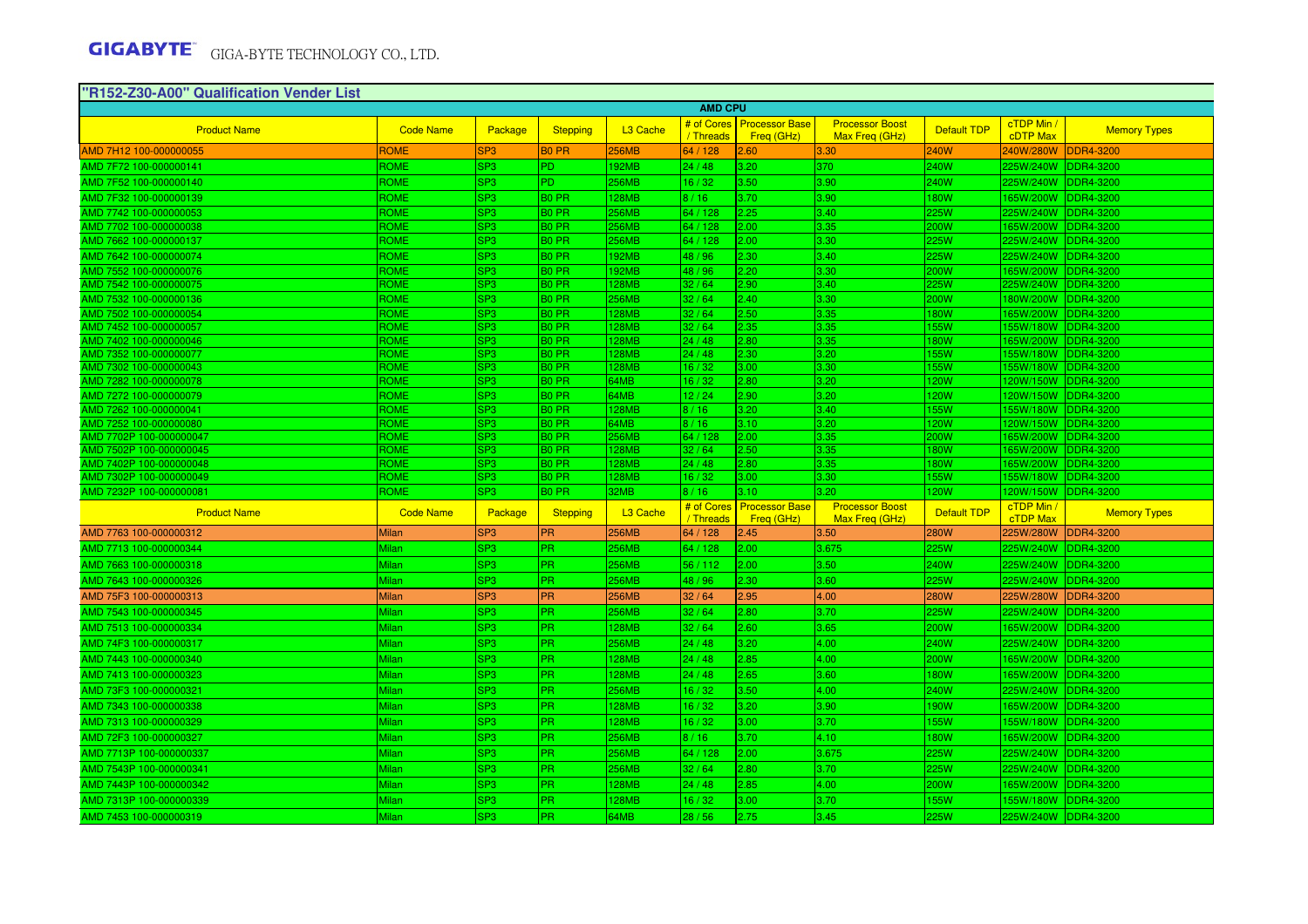| <b>Product Name</b>     | <b>Code Name</b>   | Package                          | <b>Stepping</b> | L3 Cache                   | # of Cores<br>/ Threads | <b>Processor Base</b><br>Freg (GHz) | <b>Processor Boost</b><br>Max Freq (GHz)                                                        | <b>Default TDP</b>                  | cTDP Min /<br><b>cTDP Max</b> | <b>Memory Types</b> |
|-------------------------|--------------------|----------------------------------|-----------------|----------------------------|-------------------------|-------------------------------------|-------------------------------------------------------------------------------------------------|-------------------------------------|-------------------------------|---------------------|
| AMD 7773X 100-000000504 | <b>MilanX</b>      | SP <sub>3</sub>                  | <b>PR</b>       | 768MB                      | 64 / 128                | 2.20                                | 3.50                                                                                            | <b>280W</b>                         | 225W/280W                     | <b>DDR4-3200</b>    |
| AMD 7573X 100-000000506 | <b>MilanX</b>      | SP <sub>3</sub>                  | <b>PR</b>       | <b>768MB</b>               | 32/64                   | 2.80                                | 3.60                                                                                            | <b>280W</b>                         | 225W/280W                     | <b>DDR4-3200</b>    |
| AMD 7473X 100-000000507 | <b>MilanX</b>      | SP <sub>3</sub>                  | <b>PR</b>       | <b>768MB</b>               | 24/48                   | 2.80                                | 3.70                                                                                            | <b>240W</b>                         | 225W/280W                     | <b>DDR4-3200</b>    |
| AMD 7373X 100-000000508 | <b>MilanX</b>      | SP <sub>3</sub>                  | <b>PR</b>       | <b>768MB</b>               | 16/32                   | 3.05                                | 3.80                                                                                            | 240W                                | 225W/280W                     | <b>DDR4-3200</b>    |
|                         |                    |                                  |                 |                            |                         |                                     | Memory (Memory actually maximum frequency will follow memory controller's spec of CPU you used) |                                     |                               |                     |
| <b>Product Name</b>     | <b>Memory Type</b> | <b>Module</b><br><b>Supplier</b> | <b>Size</b>     | <b>Chip Brand</b>          | Rank                    | Voltage                             | <b>Data Transfer Rate</b>                                                                       | <b>Error Correction</b> CAS Latency |                               | <b>Pins</b>         |
|                         |                    |                                  |                 |                            | <b>RDIMM</b>            |                                     |                                                                                                 |                                     |                               |                     |
| 4393A2K43DB2-CVFBQ      | DDR <sub>4</sub>   | Samsung                          | 6GB             | Samsung-IDT                | 2Rx8                    | 1.2v                                | 2933MHz                                                                                         | ECC.<br>Registered                  | 21                            | 288-pin             |
| M393A8G40AB2-CVFBY      | DDR4               | Samsung                          | 64GB            | Samsung-IDT                | 2Rx4                    | 1.2v                                | 2933MHz                                                                                         | ECC<br>Registered                   | 21                            | 288-pin             |
| KSM29RD4/32HDR          | DDR4               | Kingston                         | 32GB            | SKhyniux-<br><b>Rambus</b> | 2Rx4                    | 1.2v                                | 2933MHz                                                                                         | ECC<br>Registered                   | 21                            | 288-pin             |
| M393A2K43CB2-CVFBQ      | DDR <sub>4</sub>   | Samsung                          | 16GB            | Samsung-IDT                | 2Rx8                    | 1.2v                                | 2933MHz                                                                                         | ECC<br>Registered                   | 21                            | 288-pin             |
| M393A4K40CB2-CVFBQ      | DDR4               | Samsung                          | 32GB            | Samsung-IDT                | 2Rx4                    | 1.2v                                | 2933MHz                                                                                         | ECC.<br>Registered                  | 21 <sup>2</sup>               | 288-pin             |
| CT32G4RFD4293-2G9E2.001 | DDR <sub>4</sub>   | <b>CRUCIAL</b>                   | 32GB            | <b>Micron</b>              | 2Rx4                    | 1.2v                                | 2933MHz                                                                                         | ECC.<br>Registered                  | 21                            | 288-pin             |
| CT32G4RFD4293.2G9E2.001 | DDR4               | <b>CRUCIAL</b>                   | 32GB            | <b>Micron</b>              | 2Rx4                    | 1.2v                                | 2933MHz                                                                                         | $\overline{c}$<br>Registered        | 21                            | 288-pin             |
| CT32G4RFD4293.36FE2     | DDR4               | <b>CRUCIAL</b>                   | 32GB            | <b>Micron</b>              | 2Rx4                    | 1.2v                                | 2933MHz                                                                                         | <b>ECC</b><br>Registered            | 21                            | $288$ -pin          |
| MTA36ASF4G72PZ-2G9E2TG  | DDR4               | Micron                           | 32GB            | Micron-<br><b>Montage</b>  | 2Rx4                    | 1.2v                                | 2933MHz                                                                                         | ECC.<br>Registered                  | 21                            | 288-pin             |
| MTA36ASF4G72PZ-2G9E2VG  | DDR <sub>4</sub>   | <b>Micron</b>                    | 32GB            | Micron-IDT                 | 2Rx4                    | 1.2v                                | 2933MHz                                                                                         | $\overline{c}$<br>Registered        | 21                            | 288-pin             |
| MTA36ASF4G72PZ-2G9E2UG  | DDR4               | <b>Micron</b>                    | 32GB            | Micron-Rambus 2Rx4         |                         | 1.2v                                | 2933MHz                                                                                         | EC <sub>2</sub><br>Registered       | 21                            | 288-pin             |
| MTA36ASF4G72PZ-2G9E2TI  | DDR <sub>4</sub>   | <b>Micron</b>                    | 32GB            | Micron-<br>Montage         | 2Rx4                    | 1.2v                                | 2933MHz                                                                                         | <b>ECC</b><br>Registered            | 21                            | 288-pin             |
| HMA82GR7CJR8N-WM T4     | DDR4               | <b>SKhynix</b>                   | 16GB            | SKhynix-<br><b>Montage</b> | 2Rx8                    | 1.2v                                | 2933MHz                                                                                         | ECC.<br>Registered                  | 21 <sub>1</sub>               | 288-pin             |
| HMA84GR7CJR4N-WM TG     | DDR4               | <b>SKhynix</b>                   | 32GB            | SKhynix-<br>IDT.           | 2Rx4                    | 1.2v                                | 2933MHz                                                                                         | ECC<br>Registered                   | 21.                           | 288-pin             |
| HMA84GR7CJR4N-WM T4     | DDR <sub>4</sub>   | <b>SKhynix</b>                   | 32GB            | <b>SKhynix-IDT</b>         | 2Rx4                    | 1.2v                                | 2933MHz                                                                                         | ECC<br>Registered                   | 21                            | 288-pin             |
| HMAA8GR7MJR4N-WM T4     | DDR4               | <b>SKhynix</b>                   | 64GB            | SKhynix-<br>Montage        | 2Rx4                    | 1.2v                                | 2933MHz                                                                                         | ECC<br>Registered                   | 21                            | 288-pin             |
| M393A2K40CB2-CVFBQ      | DDR4               | Samsung                          | 16GB            | Samsung-IDT                | 1Rx4                    | 1.2v                                | 2933MHz                                                                                         | ECC<br>Registered                   | 21                            | 288-pin             |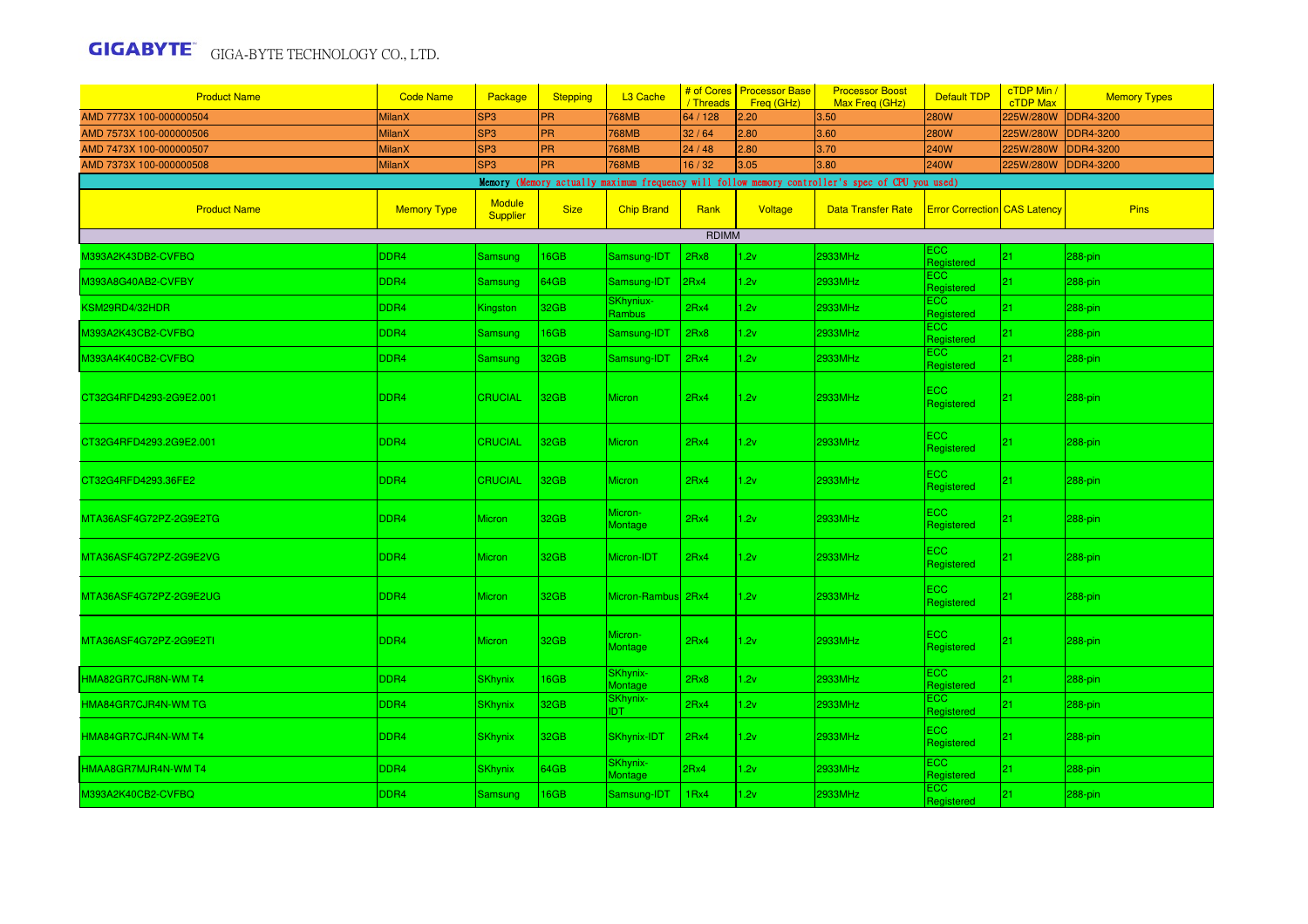| CT8G4RFS8293.9FE1       | DDR4 | <b>CRUCIAL</b> | 8GB  | <b>Micron</b>        | 1Rx8     | 1.2v | 2933MHz | <b>ECC</b><br>Registered | 21              | $288$ -pin |
|-------------------------|------|----------------|------|----------------------|----------|------|---------|--------------------------|-----------------|------------|
| CT8G4RFS8293-2G9E1.001  | DDR4 | <b>CRUCIAL</b> | 8GB  | <b>Micron</b>        | 1Rx8     | 1.2v | 2933MHz | <b>ECC</b><br>Registered | 21              | 288-pin    |
| MTA9ASF1G72PZ.2G9E1VG   | DDR4 | <b>Micron</b>  | 8GB  | Micron-IDT           | 1Rx8     | 1.2v | 2933MHz | <b>ECC</b><br>Registered | 21              | $288$ -pin |
| MTA9ASF1G72PZ.2G9E1UG   | DDR4 | <b>Micron</b>  | 8GB  | <b>Micron-Rambus</b> | 1Rx8     | 1.2v | 2933MHz | <b>ECC</b><br>Registered | 21              | $288$ -pin |
| MTA9ASF1G72PZ.2G9E1TI   | DDR4 | <b>Micron</b>  | 8GB  | Micron-Montage       | 1Rx8     | 1.2v | 2933MHz | <b>ECC</b><br>Registered | 21 <sub>2</sub> | $288$ -pin |
| CT16G4RFS4293.18FE1     | DDR4 | <b>CRUCIAL</b> | 16GB | <b>Micron</b>        | 1Rx4     | 1.2v | 2933MHz | ECC<br>Registered        | 21 <sub>2</sub> | $288$ -pin |
| CT16G4RFS4293-2G9E1.001 | DDR4 | <b>CRUCIAL</b> | 16GB | <b>Micron</b>        | 1Rx4     | 1.2v | 2933MHz | ECC<br>Registered        | 21 <sub>2</sub> | $288$ -pin |
| MTA18ASF2G72PZ.2G9E1TK  | DDR4 | Micron         | 16GB | Micron-<br>Montage   | 1Rx4     | 1.2v | 2933MHz | ECC<br>Registered        | 21 <sub>2</sub> | $288$ -pin |
| MTA18ASF2G72PZ.2G9E1VG  | DDR4 | Micron         | 16GB | Micron-IDT           | 1Rx4     | 1.2v | 2933MHz | ECC<br>Registered        | 21              | $288$ -pin |
| HMA81GR7CJR8N-WM TG     | DDR4 | <b>SKhynix</b> | 8GB  | SKhynix-IDT          | 1Rx8     | 1.2v | 2933MHz | <b>ECC</b><br>Registered | 21              | $288$ -pin |
| CT16G4RFD8293.18FE1     | DDR4 | <b>CRUCIAL</b> | 16GB | <b>Micron</b>        | 2Rx8     | 1.2v | 2933MHz | ECC<br>Registered        | 21              | $288$ -pin |
| CT16G4RFD8293.2G9E1.001 | DDR4 | <b>CRUCIAL</b> | 16GB | <b>Micron</b>        | 2Rx8     | 1.2v | 2933MHz | ECC<br>Registered        | 21              | 288-pin    |
| MTA18ASF2G72PDZ-2G9E1UG | DDR4 | <b>Micron</b>  | 16GB | Micron-Rambu         | $s$ 2Rx8 | 1.2v | 2933MHz | ECC.<br>Registered       | 21              | $288$ -pin |
| MTA18ASF2G72PDZ-2G9E1VG | DDR4 | Micron         | 16GB | Micron-IDT           | 2Rx8     | 1.2v | 2933MHz | <b>ECC</b><br>Registered | 21              | $288$ -pin |
| KSM29RD8/16MEI          | DDR4 | Kingston       | 16GB | Micron-IDT           | 2Rx8     | 1.2v | 2933MHz | <b>ECC</b><br>Registered | 21              | $288$ -pin |
| KSM29RD4/32MEI          | DDR4 | Kingston       | 32GB | Micron-IDT           | 2Rx4     | 1.2v | 2933MHz | ECC.<br>Registered       | 21              | 288-pin    |
| M393A8G40MB2-CVFBY      | DDR4 | Samsung        | 64GB | Samsung-IDT          | 2Rx4     | 1.2v | 2933MHz | <b>ECC</b><br>Registered | 21              | $288$ -pin |
| CT64G4RFD4293-2G9B1.001 | DDR4 | <b>CRUCIAL</b> | 64GB | Micron-IDT           | 2Rx4     | 1.2v | 2933MHz | ECC.<br>Registered       | 21              | 288-pin    |
| MTA36ASF8G72PZ-2G9B1VI  | DDR4 | <b>Micron</b>  | 64GB | Micron-IDT           | 2Rx4     | 1.2v | 2933MHz | ECC.<br>Registered       | 21              | $288$ -pin |
| CT64G4RFD4293-2G9B2.001 | DDR4 | Crucial        | 64GB | Micron-IDT           | 2Rx4     | 1.2v | 2933MHz | ECC.<br>Registered       | 21              | $288$ -pin |
| MTA36ASF8G72PZ-2G9B2VI  | DDR4 | Crucial        | 64GB | Micron-IDT           | 2Rx4     | 1.2v | 2933MHz | ECC.<br>Registered       | 21              | 288-pin    |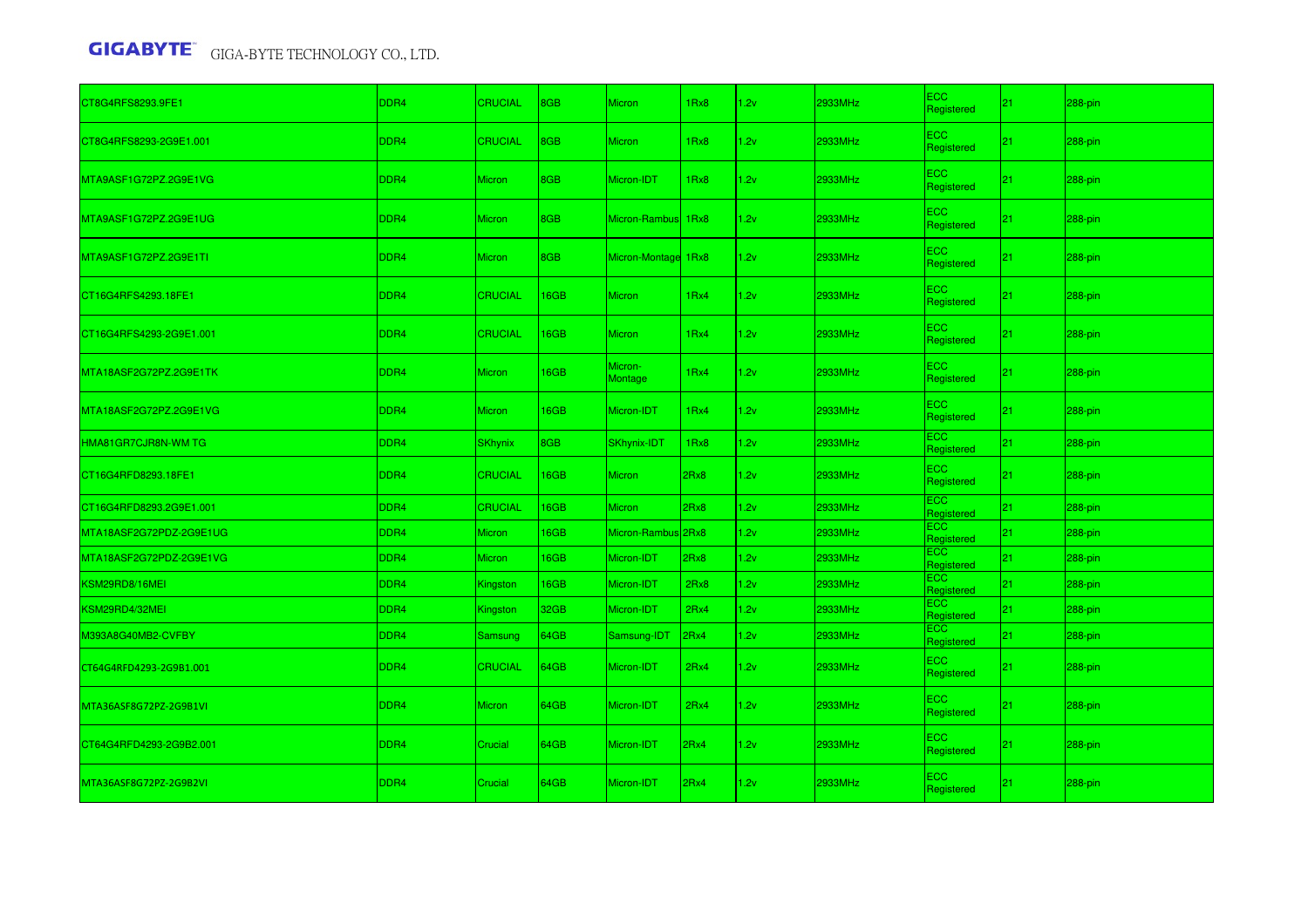| MTA18ASF2G72PDZ-2G9J3VI | DDR4             | <b>Micron</b>  | 16GB       | Micron-IDT                | 2Rx8 | 1.2v | 2933MHz | <b>ECC</b><br>Registered | 21 | 288-pin    |
|-------------------------|------------------|----------------|------------|---------------------------|------|------|---------|--------------------------|----|------------|
| MTA18ASF2G72PDZ-2G9J3TI | DDR4             | <b>Micron</b>  | 16GB       | Micron-<br><b>Montage</b> | 2Rx8 | 1.2v | 2933MHz | ECC<br>Registered        | 21 | 288-pin    |
| M393A2K40DB2-CVFBQ      | DDR <sub>4</sub> | Samsung        | 16GB       | Samsung-IDT               | 1Rx4 | 1.2v | 2933MHz | ECC<br>Registered        | 21 | 288-pin    |
| M393A4K40DB2-CVFBQ      | DDR <sub>4</sub> | Samsung        | 32GB       | Samsung-IDT               | 2Rx4 | 1.2v | 2933MHz | ECC.<br>Registered       | 21 | 288-pin    |
| MTA9ASF2G72PZ-2G9E1UI   | DDR4             | Micron         | 16GB       | Micron-Rambus 1Rx8        |      | 1.2v | 2933MHz | ECC<br>Registered        | 21 | 288-pin    |
| MTA18ASF4G72PDZ-2G9E1TI | DDR <sub>4</sub> | Micron         | 32GB       | Micron-<br>Montage        | 2Rx8 | 1.2v | 2933MHz | ECC.<br>Registered       | 21 | 288-pin    |
| MTA36ASF8G72PZ-2G9E1TI  | DDR4             | <b>Micron</b>  | 64GB       | Micron-<br>Montage        | 2Rx4 | 1.2v | 2933MHz | ECC.<br>Registered       | 21 | 288-pin    |
| MTA36ASF8G72PZ-2G9E1VI  | DDR4             | Micron         | 64GB       | Micron-IDT                | 2Rx4 | 1.2v | 2933MHz | <b>ECC</b><br>Registered | 21 | $288$ -pin |
| MTA36ASF4G72PZ-2G9J3TI  | DDR <sub>4</sub> | Micron         | 32GB       | Micron-<br>Montage        | 2Rx4 | 1.2v | 2933MHz | ECC<br>Registered        | 21 | 288-pin    |
| KSM29RD8/16HDR          | DDR4             | Kingston       | 16GB       | SKhynix-<br>Rambus        | 2Rx8 | 1.2v | 2933MHz | ECC.<br>Registered       | 21 | 288-pin    |
| KSM32RD8/16HDR          | DDR4             | Kingston       | <b>6GB</b> | SKhynix-<br>Rambus        | 2Rx8 | .2v  | 3200MHz | ECC.<br>Registered       | 22 | 288-pin    |
| M393A8G40AB2-CWEBQ      | DDR4             | Samsung        | 64GB       | Samsung-IDT               | 2Rx4 | 1.2v | 3200MHz | ECC<br>Registered        | 22 | 288-pin    |
| M393A8G40AB2-CWEBY      | DDR <sub>4</sub> | Samsung        | 64GB       | Samsung-IDT               | 2Rx4 | 1.2v | 3200MHz | <b>ECC</b><br>Registered | 22 | $288$ -pin |
| HMA81GR7CJR8N-XN TG     | DDR4             | <b>SKhynix</b> | 8GB        | Skhynix-IDT               | 1Rx8 | 1.2v | 3200MHz | <b>ECC</b><br>Registered | 22 | 288-pin    |
| HMA82GR7CJR8N-XN T4     | DDR <sub>4</sub> | <b>SKhynix</b> | 16GB       | <b>SKhynix</b>            | 2Rx8 | 1.2v | 3200MHz | ECC<br>Registered        | 22 | 288-pin    |
| HMA82GR7CJR8N-XN T8     | DDR4             | <b>SKhynix</b> | 16GB       | <b>SKhynix</b>            | 2Rx8 | 1.2v | 3200MHz | <b>ECC</b><br>Registered | 22 | 288-pin    |
| HMA82GR7CJR8N-XN TG     | DDR <sub>4</sub> | <b>SKhynix</b> | 16GB       | <b>SKhynix</b>            | 2Rx8 | 1.2v | 3200MHz | ECC.<br>Registered       | 22 | 288-pin    |
| HMA84GR7CJR4N-XN T8     | DDR4             | <b>SKhynix</b> | 32GB       | <b>SKhynix</b>            | 2Rx4 | 1.2v | 3200MHz | ECC<br>Registered        | 22 | 288-pin    |
| HMA84GR7CJR4N-XN T4     | DDR <sub>4</sub> | <b>SKhynix</b> | 32GB       | <b>SKhynix</b>            | 2Rx4 | 1.2v | 3200MHz | ECC.<br>Registered       | 22 | 288-pin    |
| HMA84GR7CJR4N-XN TG     | DDR4             | <b>SKhynix</b> | 32GB       | <b>SKhynix</b>            | 2Rx4 | 1.2v | 3200MHz | ECC.<br>Registered       | 22 | 288-pin    |
| HMAA8GR7AJR4N-XN TG     | DDR4             | <b>SKhynix</b> | 64GB       | SKhynix-IDT               | 2Rx4 | 1.2v | 3200MHz | ECC.<br>Registered       | 22 | 288-pin    |
| HMAA8GR7AJR4N-XN T8     | DDR4             | <b>SKhynix</b> | 64GB       | SKhynix-<br>Rambus        | 2Rx4 | 1.2v | 3200MHz | ECC.<br>Registered       | 22 | 288-pin    |
| CT8G4RFS832A.9FE1       | DDR4             | Crucial        | 8GB        | <b>Micron</b>             | 1Rx8 | 1.2v | 3200MHz | ECC<br>Registered        | 22 | 288-pin    |
| CT8G4RFS832A-3G2E1.001  | DDR <sub>4</sub> | Crucial        | 8GB        | Micron                    | 1Rx8 | 1.2v | 3200MHz | ECC.<br>Registered       | 22 | 288-pin    |
| MTA9ASF1G72PZ.3G2E1VG   | DDR4             | Micron         | 8GB        | Micron                    | 1Rx8 | 1.2v | 3200MHz | ECC<br>Registered        | 22 | 288-pin    |
| CT16G4RFD832A.18FE1     | DDR <sub>4</sub> | Crucial        | <b>6GB</b> | Micron-IDT                | 2Rx8 | 1.2v | 3200MHz | ECC.<br>Registered       | 22 | 288-pin    |
| MTA18ASF2G72PDZ.3G2E1VG | DDR4             | <b>Micron</b>  | <b>6GB</b> | Micron-IDT                | 2Rx8 | 2v   | 3200MHz | ECC.<br>Registered       | 22 | 288-pin    |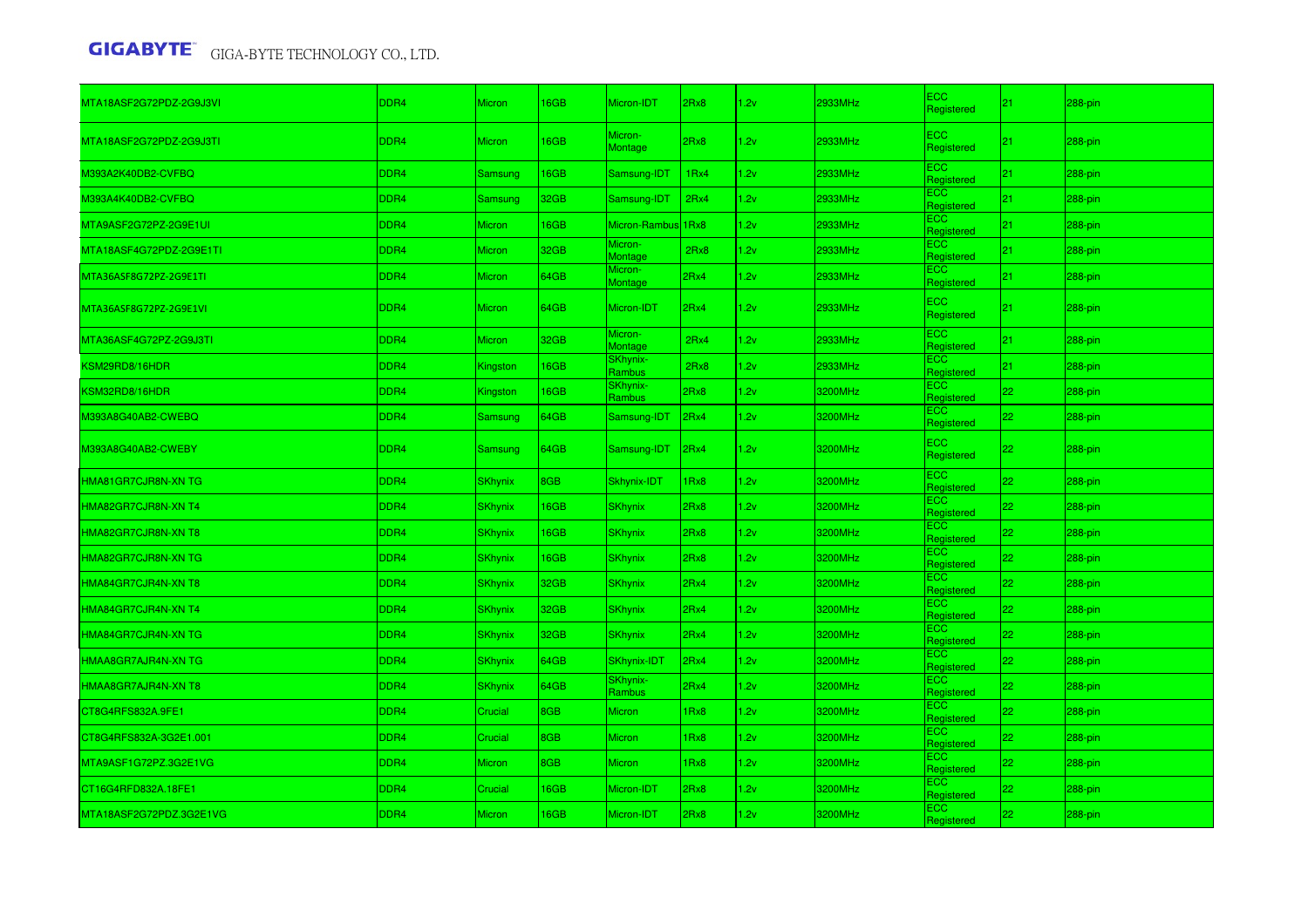| CT16G4RFS432A.18FE1                                  | DDR <sub>4</sub> | Crucial        | 6GB  | Micron-IDT                    | 1Rx4 | 1.2v | 3200MHz | ECC<br>Registered            | 22.             | 288-pin    |
|------------------------------------------------------|------------------|----------------|------|-------------------------------|------|------|---------|------------------------------|-----------------|------------|
| CT16G4RFS432A-3G2E1.001                              | DDR4             | Crucial        | 6GB  | Micron-IDT                    | 1Rx4 | 1.2v | 3200MHz | ECC<br>Registered            | 22              | 288-pin    |
| MTA18ASF2G72PZ.3G2E1VG                               | DDR <sub>4</sub> | <b>Micron</b>  | 16GB | Micron-IDT                    | 1Rx4 | 1.2v | 3200MHz | ECC.<br>Registered           | 22              | 288-pin    |
| CT16G4RFD832A.3G2E1.001                              | DDR4             | Crucial        | 6GB  | Micron-Rambus <sup>2Rx8</sup> |      | 1.2v | 3200MHz | EСC<br>Registered            | 22 <sub>2</sub> | 288-pin    |
| MTA18ASF2G72PDZ-3G2E1UK                              | DDR4             | <b>Micron</b>  | 16GB | Micron-Rambus 2Rx8            |      | 1.2v | 3200MHz | ECC<br>Registered            | 22              | 288-pin    |
| CT32G4RFD432A.36FE2                                  | DDR4             | Crucial        | 32GB | Micron-<br>Montage            | 2Rx4 | 1.2v | 3200MHz | $\overline{c}$<br>Registered | 22              | 288-pin    |
| CT32G4RFD432A-3G2E2.001                              | DDR4             | Crucial        | 32GB | Micron-<br>Montage            | 2Rx4 | 1.2v | 3200MHz | $\overline{c}$<br>Registered | 22              | 288-pin    |
| MTA36ASF4G72PZ.3G2E2TG                               | DDR <sub>4</sub> | <b>Micron</b>  | 32GB | Micron-<br>Montage            | 2Rx4 | 1.2v | 3200MHz | ECC.<br>Registered           | 22              | $288-pin$  |
| M393A2K40DB2-CWEBQ<br>(3200MHz only support on 1DPC) | DDR4             | Samsung        | 16GB | Samsung-IDT                   | 1Rx4 | 1.2v | 3200MHz | ECC<br>Registered            | 22              | $288$ -pin |
| M393A2K43DB2-CWEBQ<br>(3200MHz only support on 1DPC) | DDR4             | Samsung        | 16GB | Samsung-IDT                   | 2Rx8 | 1.2v | 3200MHz | $\overline{c}$<br>Registered | 22              | 288-pin    |
| M393A2K40DB3-CWEGQ                                   | DDR4             | Samsung        | 16GB | Samsung-<br>Rambus            | 1Rx4 | 1.2v | 3200MHz | ECC.<br>Registered           | 22              | 288-pin    |
| M393A2K40DB3-CWEBQ                                   | DDR4             | Samsung        | 16GB | Samsung-IDT                   | 1Rx4 | 1.2v | 3200MHz | ECC.<br>Registered           | 22              | 288-pin    |
| M393A2K40DB3-CWECQ                                   | DDR4             | Samsung        | 16GB | Samsung-                      | 1Rx4 | 1.2v | 3200MHz | ĒСC<br>Registered            | 22              | 288-pin    |
| M393A4K40DB2-CWEBQ<br>(3200MHz only support on 1DPC) | DDR4             | Samsung        | 32GB | Samsung-IDT                   | 2Rx4 | 1.2v | 3200MHz | ECC.<br>Registered           | 22              | 288-pin    |
| M393A4K40DB3-CWECQ                                   | DDR4             | Samsung        | 32GB | Samsung-<br>Montage           | 2Rx4 | 1.2v | 3200MHz | ECC<br>Registered            | 22              | 288-pin    |
| M393A4K40DB3-CWEBQ                                   | DDR <sub>4</sub> | Samsung        | 32GB | Samsung-IDT                   | 2Rx4 | 1.2v | 3200MHz | ECC<br>Registered            | 22              | 288-pin    |
| M393A4K40DB3-CWEBY                                   | DDR4             | Samsung        | 32GB | Samsung-IDT                   | 2Rx4 | 1.2v | 3200MHz | ECC.<br>Registered           | 22              | 288-pin    |
| M393A4K40DB3-CWEGQ                                   | DDR <sub>4</sub> | Samsung        | 32GB | Samsung-<br>Rambus            | 2Rx4 | 1.2v | 3200MHz | ECC<br>Registered            | 22              | 288-pin    |
| TR416G32S422-XNC                                     | DDR4             | V-color        | 16GB | SKhynix-<br>Rambus            | 1Rx4 | 1.2v | 3200MHz | ECC<br>Registered            | 22              | 288-pin    |
| <b><sm32rd8 16mei<="" b=""></sm32rd8></b>            | DDR4             | Kingston       | 16GB | Micron-IDT                    | 2Rx8 | 1.2v | 3200MHz | ECC<br>Registered            | 22              | 288-pin    |
| KSM32RD4/32MEI                                       | DDR <sub>4</sub> | Kingston       | 32GB | Micron-IDT                    | 2Rx4 | 1.2v | 3200MHz | ECC<br>Registered            | 22              | 288-pin    |
| M393A2K43DB3-CWEBQ                                   | DDR4             | <b>Samsung</b> | 16GB | Samsung-IDT                   | 2Rx8 | 1.2v | 3200MHz | ECC.<br>Registered           | 22              | 288-pin    |
| M393A1K43DB2-CWEBQ<br>(3200MHz only support on 1DPC) | DDR4             | Samsung        | 8GB  | Samsung-IDT                   | 1Rx8 | 1.2v | 3200MHz | ECC.<br>Registered           | 22              | 288-pin    |
| CT64G4RFD432A-3G2B2.001                              | DDR4             | Crucial        | 64GB | <b>Micron</b>                 | 2Rx4 | 1.2v | 3200MHz | ECC<br>Registered            | 22              | $288-pin$  |
| MTA36ASF8G72PZ.3G2B2TI                               | DDR <sub>4</sub> | <b>Micron</b>  | 64GB | <b>Micron</b>                 | 2Rx4 | 1.2v | 3200MHz | EСC<br>Registered            | 22              | 288-pin    |
| CT32G4RFD432A-3G2E7.001                              | DDR <sub>4</sub> | Crucial        | 32GB | Micron-IDT                    | 2Rx4 | 1.2v | 3200MHz | ECC<br>Registered            | 22              | 288-pin    |
| CT32G4RFD432A.36FE7                                  | DDR4             | Crucial        | 32GB | Micron-IDT                    | 2Rx4 | 1.2v | 3200MHz | ECC.<br>Registered           | 22              | 288-pin    |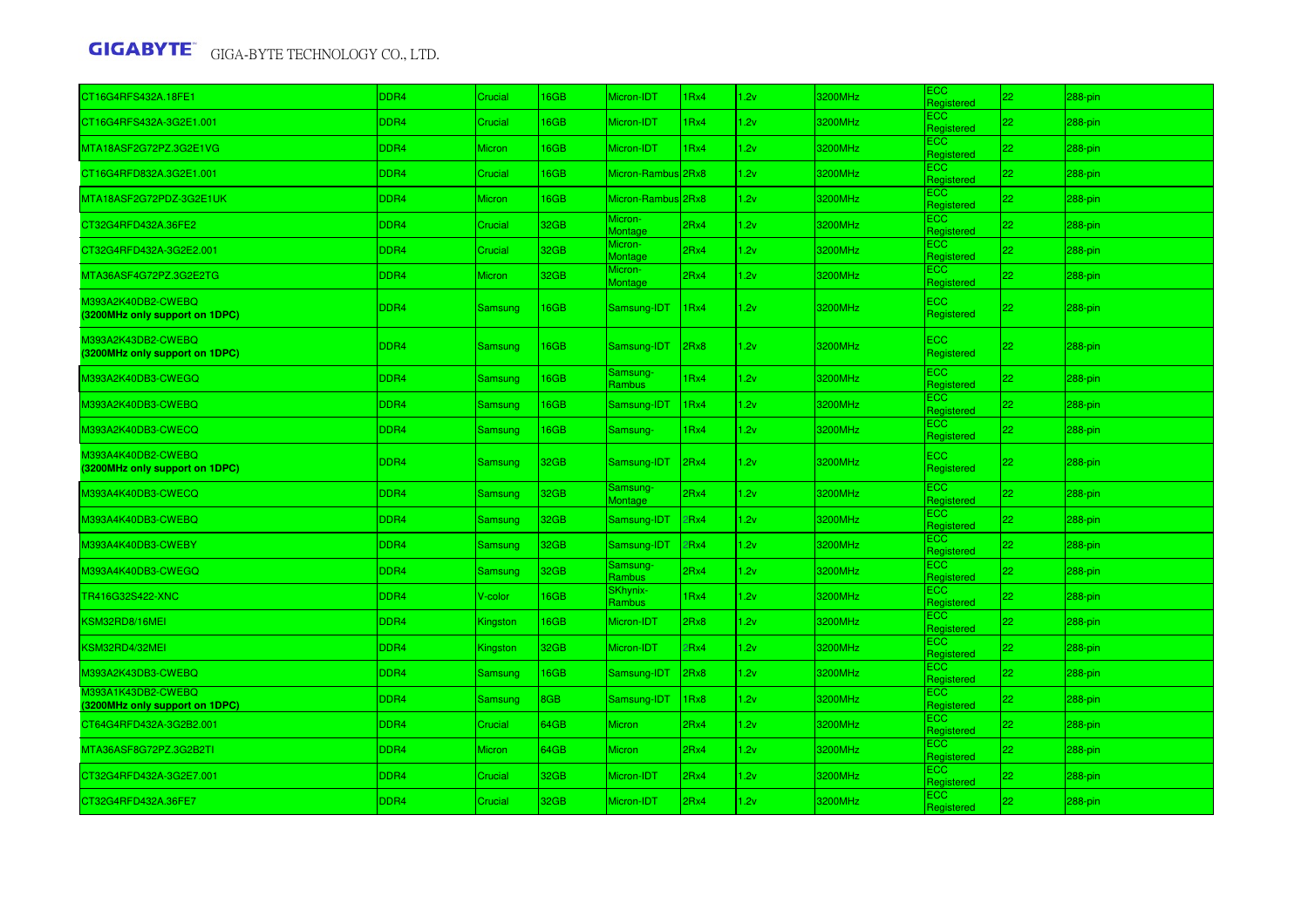| MTA36ASF4G72PZ.3G2E7VI  | DDR4 | <b>Micron</b>  | 32GB         | Micron-IDT                       | 2Rx4          | 2v   | 3200MHz | ECC<br>Registered        | 22 | 288-pin |
|-------------------------|------|----------------|--------------|----------------------------------|---------------|------|---------|--------------------------|----|---------|
| MTA36ASF4G72PZ.3G2E7TI  | DDR4 | Micron         | 32GB         | Micron-<br>Montage               | 2Rx4          | .2v  | 3200MHz | <b>ECC</b><br>Registered | 22 | 288-pin |
| AD4R3200316G22-BSSC     | DDR4 | <b>ADATA</b>   | 16GB         | Samsung-IDT                      | 2Rx8          | 2v   | 3200MHz | ECC.<br>Registered       | 22 | 288-pin |
| MTA18ASF4G72PDZ-3G2B2TI | DDR4 | <b>Micron</b>  | 32GB         | Micron-<br>Montage               | 2Rx8          | 1.2v | 3200MHz | <b>ECC</b><br>Registered | 22 | 288-pin |
| HMA82GR7DJR8N-XN T8     | DDR4 | <b>SKhynix</b> | 16GB         | SKhynix-<br>Rambus               | 2Rx8          | 2v   | 3200MHz | ECC<br>Registered        | 22 | 288-pin |
| HMA84GR7DJR4N-XN T4     | DDR4 | <b>SKhynix</b> | 32GB         | SKhynix-<br>Montage              | 2Rx4          | .2v  | 3200MHz | ECC<br>Registered        | 22 | 288-pin |
| HMA84GR7DJR4N-XN TG     | DDR4 | <b>SKhynix</b> | 32GB         | <b>SKhynix-IDT</b>               | 2Rx4          | 2v   | 3200MHz | <b>ECC</b><br>Registered | 22 | 288-pin |
| MTA36ASF4G72PZ-3G2J3UI  | DDR4 | <b>Micron</b>  | 32GB         | Micron-Rambus 2Rx4               |               | .2v  | 3200MHz | ECC.<br>Registered       | 22 | 288-pin |
| M393AAG40M32-CAEBQ      | DDR4 | Samsung        | <b>128GB</b> | Samsung                          | <b>2S2Rx4</b> | 1.2v | 3200MHz | <b>ECC</b><br>Registered | 22 | 288-pin |
| M393AAG40M32-CAEBY      | DDR4 | Samsung        | 128GB        | Samsung                          | <b>2S2Rx4</b> | 1.2v | 3200MHz | ECC.<br>Registered       | 22 | 288-pin |
| MTA18ASF2G72PZ-3G2E2TI  | DDR4 | <b>Micron</b>  | 16GB         | Micron-<br>Montage               | 1Rx4          | 2v   | 3200MHz | ECC<br>Registered        | 22 | 288-pin |
| MTA18ASF2G72PDZ-3G2J3UI | DDR4 | Micron         | 16GB         | Micron-Rambus 2Rx8               |               | 1.2v | 3200MHz | ECC.<br>Registered       | 22 | 288-pin |
| MTA9ASF2G72PZ-3G2E1TI   | DDR4 | <b>Micron</b>  | 16GB         | Micron-<br>Montage               | 1Rx8          | 2v   | 3200MHz | ECC.<br>Registered       | 22 | 288-pin |
| MTA18ASF4G72PDZ-3G2E1UI | DDR4 | <b>Micron</b>  | 32GB         | Micron-Rambus 2Rx8               |               | 2v   | 3200MHz | ECC.<br>Registered       | 22 | 288-pin |
| MTA18ASF4G72PDZ-3G2E1TI | DDR4 | Micron         | 32GB         | Micron-<br>Montage               | 2Rx8          | 1.2v | 3200MHz | ECC.<br>Registered       | 22 | 288-pin |
| MTA18ASF4G72PDZ-3G2E1V1 | DDR4 | Micron         | 32GB         | <b>Micron</b>                    | 2Rx8          | 1.2v | 3200MHz | ECC<br>Registered        | 22 | 288-pin |
| MTA36ASF8G72PZ-3G2E1VI  | DDR4 | Micron         | 64GB         | Micron-IDT                       | 2Rx4          | 1.2v | 3200MHz | ECC.<br>Registered       | 22 | 288-pin |
| AD4R3200716G22-BHYA     | DDR4 | <b>ADATA</b>   | 16GB         | SKhynix-<br>Montage              | 1Rx8          | 1.2v | 3200MHz | ECC.<br>Registered       | 22 | 288-pin |
| KSM32RD4/32HDR          | DDR4 | Kingston       | 32GB         | <mark>SKhynix-</mark><br>Rambus  | 2Rx4          | 2v   | 3200MHz | ECC.<br>Registered       | 22 | 288-pin |
| HMA82GR7DJR8N-XN TG     | DDR4 | <b>SKhynix</b> | 16GB         | SKhynix-IDT                      | 2Rx8          | 1.2v | 3200MHz | ECC<br>Registered        | 22 | 288-pin |
| HMAA8GR7CJR4N-XN TG     | DDR4 | <b>SKhynix</b> | 64GB         | <b>SKhynix-IDT</b>               | 2Rx4          | .2v  | 3200MHz | <b>ECC</b><br>Registered | 22 | 288-pin |
| HMAA8GR7CJR4N-XN T4     | DDR4 | <b>SKhynix</b> | 64GB         | SKhynix-<br>Montage              | 2Rx4          | 1.2v | 3200MHz | <b>ECC</b><br>Registered | 22 | 288-pin |
| HMAA8GR7CJR4N-XN T8     | DDR4 | <b>SKhynix</b> | 64GB         | <mark>SK</mark> hynix-<br>Rambus | 2Rx4          | .2v  | 3200MHz | ECC<br>Registered        | 22 | 288-pin |
| KSM32RS4/32MER          | DDR4 | Kingston       | 32GB         | Micron-Rambus 1Rx4               |               | 1.2v | 3200MHz | ECC                      | 22 | 288-pin |
| KSM32RS8/16MER          | DDR4 | Kingston       | 16GB         | Micron-Rambus 1Rx8               |               | 1.2v | 3200MHz | ECC.<br>Registered       | 22 | 288-pin |
| M393A4G40BB3-CWEGQ      | DDR4 | Samsung        | 32GB         | Samsung-<br><b>Rambus</b>        | 1Rx4          | 2v   | 3200MHz | <b>ECC</b><br>Registered | 22 | 288-pin |
| M393A4K40EB3-CWEGQ      | DDR4 | Samsung        | 32GB         | Samsung-<br><b>Rambus</b>        | 2Rx4          | 1.2v | 3200MHz | ECC.<br>Registered       | 22 | 288-pin |
| M393A4K40EB3-CWECQ      | DDR4 | Samsung        | 32GB         | Samsung-<br>Montage              | 2Rx4          | 1.2v | 3200MHz | <b>ECC</b><br>Registered | 22 | 288-pin |
| M393A4K40EB3-CWEBY      | DDR4 | Samsung        | 32GB         | Samsung-IDT                      | 2Rx4          | 1.2v | 3200MHz | ECC.<br>Registered       | 22 | 288-pin |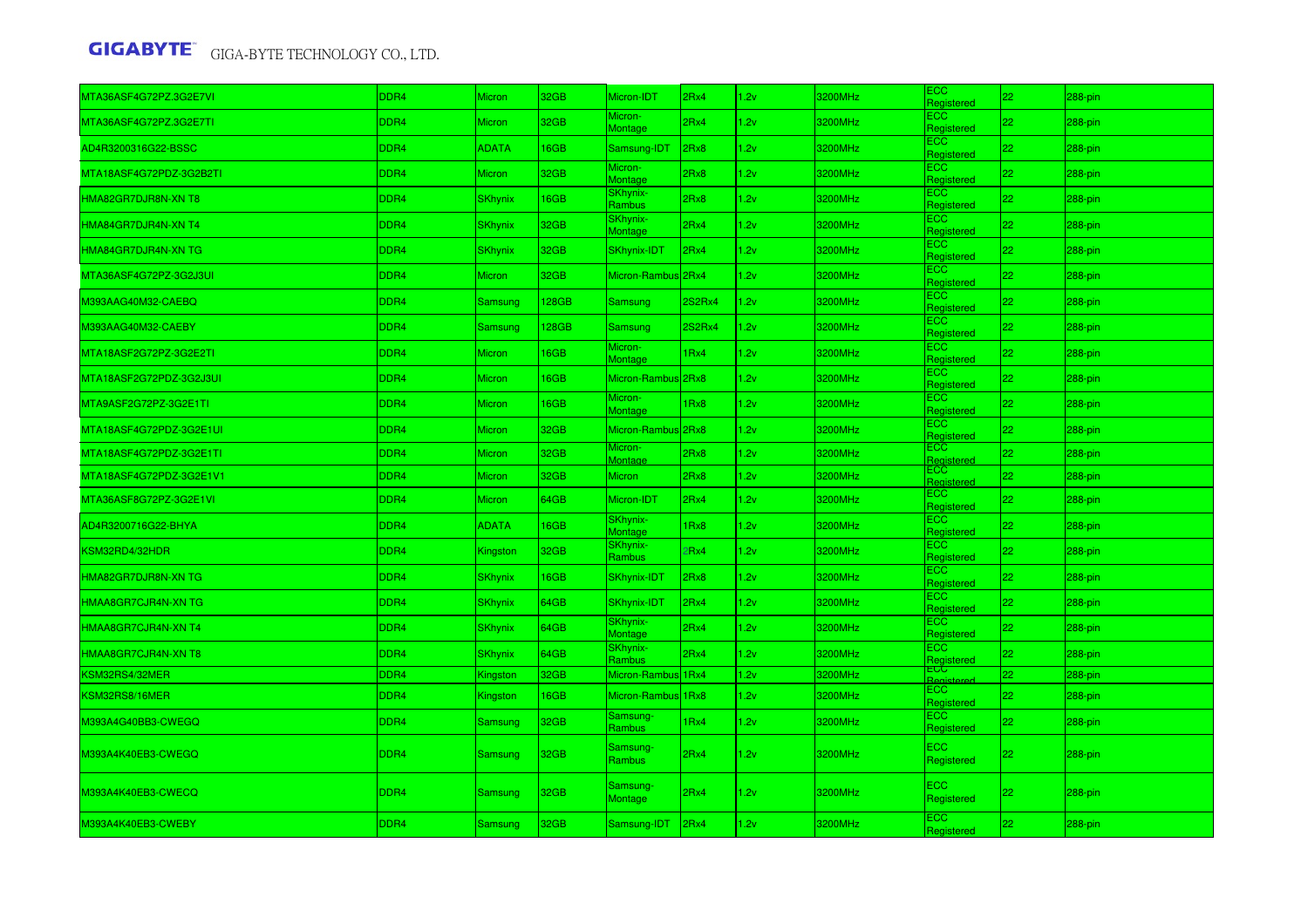| 0393A8G40BB4-CWEBY            | DDR4                       | <b>Samsung</b>            | 64GB               | Samsung-IDT                | 2Rx4          | 1.2v                                             | 3200MHz                                            | ECC.<br>Registered       | 22           | 288-pin           |
|-------------------------------|----------------------------|---------------------------|--------------------|----------------------------|---------------|--------------------------------------------------|----------------------------------------------------|--------------------------|--------------|-------------------|
| 0393A2K40EB3-CWEGQ            | DDR4                       | Samsung                   | 16GB               | Samsung-<br>Rambus         | 1Rx4          | 1.2v                                             | 3200MHz                                            | <b>ECC</b><br>Registered | 22           | 288-pin           |
| KSM32RS8/8MEI                 | DDR4                       | Kingston                  | 8GB                | <b>MICRON-IDT</b>          | 1Rx8          | 1.2v                                             | 3200MHz                                            | ECC.<br>Registered       | 22           | 288-pin           |
| MTA18ASF2G72PDZ-3G2R1TI       | DDR4                       | Micron                    | 16GB               | Micron-Rambus 2Rx8         |               | 1.2v                                             | 3200MHz                                            | ECC.<br>Registered       | 22           | 288-pin           |
| MTA18ASF2G72PDZ-3G2R1UI       | DDR4                       | Micron                    | 16GB               | Micron-Rambus 2Rx8         |               | 1.2v                                             | 3200MHz                                            | <b>ECC</b><br>Registered | 22           | 288-pin           |
| MTA18ASF2G72PDZ-3G2R1VI       | DDR4                       | Micron                    | 16GB               | Micron-Rambus 2Rx8         |               | 1.2v                                             | 3200MHz                                            | <b>ECC</b><br>Registered | 22           | 288-pin           |
| MTA18ASF4G72PDZ-3G2F1VI       | DDR4                       | <b>Micron</b>             | 32GB               | Micron-IDT                 | 2Rx8          | 1.2v                                             | 3200MHz                                            | ECC                      | 22           | 288-pin           |
| MTA18ASF4G72PDZ-3G2F1UI       | DDR4                       | <b>Micron</b>             | 32GB               | Micron-Rambus              | 2Rx8          | 1.2v                                             | 3200MHz                                            | <b>ECC</b>               | 22           | 288-pin           |
| MTA36ASF8G72PZ-3G2F1VI        | DDR4                       | Micron                    | 64GB               | Micron-IDT                 | 2Rx4          | 1.2v                                             | 3200MHz                                            |                          | 22           | $288-pin$         |
| MTA36ASF8G72PZ-3G2F1TI        | DDR4                       | Micron                    | 64GB               | viicron-                   | 2Rx4          | 1.2v                                             | 3200MHz                                            | <b>Recist</b>            | 22           | 288-pin           |
| MTA9ASF1G72PZ-3G2R1VI         | DDR4                       | Micron                    | 8GB                | Micron-IDT                 | 1Rx8          | 1.2v                                             | 3200MHz                                            | Ecc<br>Registered        | 22           | $288-pin$         |
| MTA18ASF2G72PZ-3G2R1UI        | DDR4                       | Micron                    | 16GB               | Micron-Rambus              | 2Rx8          | 1.2v                                             | 3200MHz                                            | ECC<br>Registered        | 22           | 288-pin           |
| MTA18ASF2G72PZ-3G2R1TI        | DDR4                       | Micron                    | 16GB               | Montage                    | 1Rx4          | 1.2v                                             | 3200MHz                                            | <b>ECC</b>               | 22           | 288-pin           |
| MTA9ASF2G72PZ-3G2F1UI         | DDR4                       | Micron                    | 16GB               | Micron-Rambus 1Rx8         |               | 1.2v                                             | 3200MHz                                            | ECC<br>Registe           | 22           | 288-pin           |
| MTA36ASF4G72PZ-3G2R1UI        | DDR4                       | Micron                    | 32GB               | Micron-Rambus              | 2Rx4          | 1.2v                                             | 3200MHz                                            | <b>ECC</b><br>Register   | 22           | 288-pin           |
| MTA18ASF4G72PZ-3G2F1TI        | DDR4                       | Micron                    | 32GB               | <i>A</i> icron-<br>Montage | 1Rx4          | 1.2v                                             | 3200MHz                                            | ECC.<br>Registere        | 22           | $288-pin$         |
| MTA18ASF4G72PZ-3G2F1UI        | DDR4                       | <b>Micron</b>             | 32GB               | Micron-Rambus 1Rx4         |               | 1.2v                                             | 3200MHz                                            | ECG.                     | 22           | 288-pin           |
| M393A2K43EB3-CWEBQ            | DDR4                       | Samsung                   | 16GB               | Samsung-IDT                | 2Rx8          | 1.2v                                             | 3200MHz                                            | <b>ECC</b><br>Registere  | 22           | 288-pin           |
| KSM32RD8/16MRR                | DDR4                       | Kingston                  | 16GB               | Micron-Rambus              | 2Rx8          | 1.2v                                             | 3200MHz                                            | ECC<br>Registere         | 22           | 288-pin           |
|                               |                            |                           |                    |                            |               |                                                  |                                                    |                          |              |                   |
| KSM32RD4/32MRR                | DDR4                       | Kingston                  | 32GB               | Micron-Rambus 2Rx4         |               | 1.2v                                             | 3200MHz                                            | <b>ECC</b>               | 22           | $288-pin$         |
|                               |                            |                           |                    |                            | <b>LRDIMM</b> |                                                  |                                                    | Registe                  |              |                   |
| M386A8K40CM2-CVFBY            | DDR4                       | Samsung                   | 64GB               | Samsung-IDT                | 4DRx4         | 1.2v                                             | 2933MHz                                            | <b>ECC</b><br>Registered | 21           | 288-pin           |
| M386A8K40DM2-CWELQ            | DDR4                       | <b>Samsung</b>            | 64GB               | Samsung-IDT                | 4DRx4         | 1.2v                                             | 3200MHz                                            | <b>ECC</b><br>Registered | 22           | 288-pin           |
| M386AAG40MMB-CVFC0            | DDR4                       | Samsung                   | 128GB              | <b>Samsung</b>             | 4DRx4         | 1.2v                                             | 2933MHz                                            | ECC.                     | 21           | 288-pin           |
|                               |                            |                           |                    |                            |               | Seagate HDD (SAS HDD may need RAID Card support) |                                                    | Registered               |              |                   |
| <b>Product Name</b>           | <b>Type</b>                | Vendor                    | <b>Form Factor</b> | Format                     |               | Capacity   Interface Speed                       | <b>Series</b>                                      | Cache                    | <b>RPM</b>   | <b>Encryption</b> |
|                               |                            |                           |                    |                            |               | Seagate Enterprise Capacity 2.5 HDD              |                                                    |                          |              |                   |
| ST1000NX0303                  | <b>SATA</b>                | Seagate                   | 2.5"               | 4Kn                        | 1TB           | 6Gb/s                                            | <b>EXOS 7E2000</b>                                 | <b>128MB</b>             | 7200         | N/A               |
| ST2000NX0243                  | <b>SATA</b>                | <b>Seagate</b>            | 2.5"               | 4Kn                        | 2TB           | 6Gb/s                                            | <b>Exos 7E2000</b><br>(Enterprise Capacity<br>V.3) | <b>128MB</b>             | 7200         | N/A               |
|                               |                            |                           |                    |                            |               | Seagate Enterprise Capacity 3.5 HDD              |                                                    |                          |              |                   |
| ST14000NM0018                 | <b>SATA</b>                | Seagate                   | 3.5"               | 512e                       | 14TB          | 6Gb/s                                            | Exos X14<br>(Enterprise Capacity)                  | <b>256MB</b>             | 7200         | N/A               |
| ST8000NM000A                  | <b>SATA</b>                | Seagate                   | 3.5"               | 512e                       | 8TB           | 6Gb/s                                            | EXOS 7E8                                           | <b>256MB</b>             | 7200         | N/A               |
| ST16000NM001G                 | <b>ATA</b>                 | eagate                    | 5 <sup>n</sup>     | 512e/4Kn                   | 6TB           | 6Gb/s                                            | EXOS X16                                           | 256MB                    | 7200         | N/A               |
| T10000NM017B<br>ST18000NM000J | <b>SATA</b><br><b>SATA</b> | Seagate<br><b>Seagate</b> | 3.5"<br>3.5"       | 512e<br>512e/4Kn           | 0TB<br>18TB   | 6Gb/s<br>6Gb/s                                   | <b>EXOS 7E10</b><br>EXOS X18                       | 256MB<br><b>256MB</b>    | 7200<br>7200 | N/A<br>N/A        |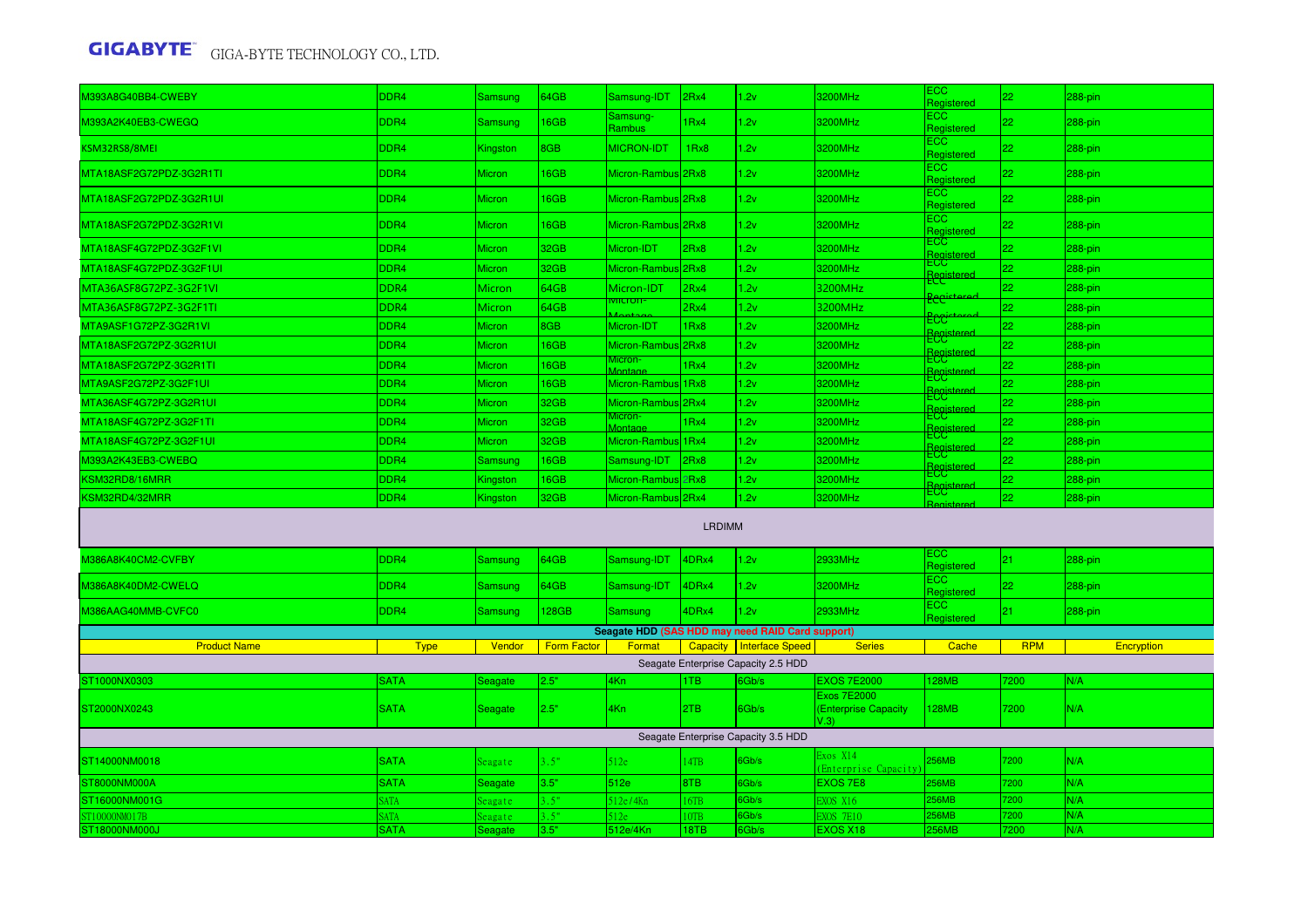| ST20000NM007D                      | <b>SATA</b> | Seagate        | 3.5"               | 512e/4Kn    | 20TB                          | 6Gb/s                                                   | <b>EXOS X20</b>                          | <b>256MB</b> | 7200       | N/A                 |
|------------------------------------|-------------|----------------|--------------------|-------------|-------------------------------|---------------------------------------------------------|------------------------------------------|--------------|------------|---------------------|
|                                    |             |                |                    |             | <b>WD HDD</b>                 |                                                         |                                          |              |            |                     |
| <b>Product Name</b>                | <b>Type</b> | <b>Vendor</b>  | <b>Form Factor</b> | Format      |                               | Capacity   Interface Speed                              | <b>Series</b>                            | Cache        | <b>RPM</b> | Encryption          |
|                                    |             |                |                    |             | Datacenter                    |                                                         |                                          |              |            |                     |
| WD6001FSYZ-01SS7B0                 | <b>SATA</b> | <b>WD</b>      | 3.5"               | 512e        | 6TB                           | 6Gb/s                                                   | <b>WD</b> Re                             | <b>128MB</b> | 7200       | N/A                 |
| <b>WUS721010ALE6L4</b>             | <b>SATA</b> | <b>WD</b>      | 3.5"               | 512e        | 10TB                          | 6Gb/s                                                   | Ultrastar® DC HC330                      | <b>256MB</b> | 7200       | N/A                 |
|                                    |             |                |                    |             |                               | HGST HDD (SAS HDD may need RAID Card support)           |                                          |              |            |                     |
| <b>Product Name</b>                | <b>Type</b> | Vendor         | <b>Form Factor</b> | Format      |                               | Capacity Interface Speed                                | <b>Series</b>                            | Cache        | <b>RPM</b> | Encryption          |
|                                    |             |                |                    |             | <b>Enterprise Hard Drives</b> |                                                         |                                          |              |            |                     |
| HUS726T6TALE6L4                    | <b>SATA</b> | $HGST/WD$ 3.5" |                    | 512e        | 6TB                           | 6Gb/s                                                   | Ultrastar DC HC310<br>(7K6)              | <b>256MB</b> | 7200       | N/A                 |
| HUS726T4TALE6L4                    | <b>SATA</b> | $HGST/WD$ 3.5" |                    | 512e        | 4TB                           | 6Gb/s                                                   | Ultrastar DC HC310<br>(7K6)              | <b>256MB</b> | 7200       | N/A                 |
| HUS728T8TALE6L4                    | <b>SATA</b> | HGST / WD 3.5" |                    | 512e        | 8TB                           | 6Gb/s                                                   | Ultrastar <sup>®</sup> DC HC320<br>(7K8) | 256MB        | 7200       | <b>Secure Erase</b> |
| HUS722T2TALA604 / 1W10002          | <b>SATA</b> | $HGST/WD$ 3.5" |                    | 512n        | 2TB                           | 6Gb/s                                                   | <b>Ultrastar DC HA210</b><br>(7K2)       | <b>128MB</b> | 7200       | N/A                 |
|                                    |             |                |                    |             |                               | <b>Toshiba HDD (SAS HDD may need RAID Card support)</b> |                                          |              |            |                     |
| <b>Product Name</b>                | <b>Type</b> | Vendor         | <b>Form Factor</b> | Format      |                               | Capacity   Interface Speed                              | <b>Series</b>                            | Cache        | <b>RPM</b> | Encryption          |
|                                    |             |                |                    |             | <b>Enterprise Hard Drives</b> |                                                         |                                          |              |            |                     |
| MG06ACA10TE                        | <b>SATA</b> | Toshiba        | 3.5"               | 512e        | 10TB                          | 6Gb/s                                                   | <b>Capacity</b>                          | <b>256MB</b> | 7200       | N/A                 |
| MG08ADA800E                        | <b>SATA</b> | Toshiba        | 3.5"               | 512e        | 8TB                           | 6Gb/s                                                   | <b>MG08-D</b>                            | <b>256MB</b> | 7200       | N/A                 |
| MG09ACA18TE                        | <b>SATA</b> | Toshiba        | 3.5"               | 512e        | 18TB                          | 12Gb/s                                                  | <b>MG09</b>                              | 256MB        | 7200       | N/A                 |
| MG07ACA14TE                        | <b>SATA</b> | Toshiba        | 3.5"               | 512e        | 14TB                          | 6Gb/s                                                   | Capacity                                 | <b>256MB</b> | 7200       | N/A                 |
| MG04ACA100N                        | <b>SATA</b> | Toshiba        | 3.5"               | 512e        | 1TB                           | Gb/s                                                    | Capacity                                 | 128MB        | 7200       | N/A                 |
|                                    |             |                |                    |             | <b>SATA/SAS SSD</b>           |                                                         |                                          |              |            |                     |
| <b>Product Name</b>                | <b>Type</b> | Vendor         | <b>Form Factor</b> | Interface   |                               | Capacity   Interface Speed                              | <b>FW</b>                                |              |            | <b>Note</b>         |
|                                    |             |                |                    |             | <b>SATA/SAS SSD</b>           |                                                         |                                          |              |            |                     |
| MTFDDAK1T9TDN-1AT1ZABYY (5200 MAX) | <b>SSD</b>  | <b>Micron</b>  | 2.5"               | <b>SATA</b> | 1.92TB                        | 6Gb/s                                                   |                                          |              |            |                     |
| MZ-7LH1T9NE 883 DCT Series         | <b>SSD</b>  | Samsung        | 2.5"               | <b>SATA</b> | 1.92TB                        | 6Gb/s                                                   |                                          |              |            |                     |
| XA960LE10063                       | <b>SSD</b>  | Seagate        | 2.5"               | <b>SATA</b> | 960GB                         | 6Gb/s                                                   |                                          |              |            |                     |
| XA480LE10063                       | <b>SSD</b>  | Seagate        | 2.5"               | <b>SATA</b> | 480GB                         | 6Gb/s                                                   |                                          |              |            |                     |
| SSDSC2KG019T8 D3-S4610 Series      | <b>SSD</b>  | Intel          | 2.5"               | <b>SATA</b> | 1.92TB                        | 6Gb/s                                                   |                                          |              |            |                     |
| SSDSC2KB019T8 D3-S4510 Series      | <b>SSD</b>  | Intel          | 2.5"               | <b>SATA</b> | 1.92TB                        | 6Gb/s                                                   |                                          |              |            |                     |
| SSDSC2KB019TZ D3-S4520 Series      | <b>SSD</b>  | Intel          | 2.5"               | <b>SATA</b> | 1.92TB                        | 6Gb/s                                                   |                                          |              |            |                     |
| SRE100-960G00210000                |             |                |                    |             |                               |                                                         |                                          |              |            |                     |
|                                    | <b>SSD</b>  | Phison         | 2.5"               | <b>SATA</b> | 960GB                         | Gb/s                                                    |                                          |              |            |                     |
| SRE100-480G00210000                | <b>SSD</b>  | Phison         | 2.5"               | <b>SATA</b> | 480GB                         | 6Gb/s                                                   |                                          |              |            |                     |
| SEDC500M/3840G DC500M Series       | <b>SSD</b>  | Kingston       | 2.5"               | <b>SATA</b> | 3.84TB                        | 6Gb/s                                                   |                                          |              |            |                     |
| SEDC500M/1920G DC500M Series       | <b>SSD</b>  | Kingston       | 2.5"               | <b>SATA</b> | 1.92TB                        | Gb/s                                                    |                                          |              |            |                     |
| SEDC500M/960G DC500M Series        | <b>SSD</b>  | Kingston       | 2.5"               | <b>SATA</b> | 960GB                         | 6Gb/s                                                   |                                          |              |            |                     |
| SEDC500M/480G DC500M Series        | <b>SSD</b>  | Kingston       | 2.5"               | <b>SATA</b> | 480GB                         | 3Gb/s                                                   |                                          |              |            |                     |
| MZ7LH3T8HMLT PM883 Series          | <b>SSD</b>  | <b>Samsung</b> | 2.5"               | <b>SATA</b> | 3.84TB                        | Gb/s                                                    |                                          |              |            |                     |
| MZ7LH480HAHQ PM883 Series          | <b>SSD</b>  | Samsung        | 2.5"               | <b>SATA</b> | 480GB                         | 6Gb/s                                                   |                                          |              |            |                     |
| MZ7L3480HCHQ-00A07 PM893 Series    | <b>SSD</b>  | Samsung        | 2.5"               | <b>SATA</b> | 480GB                         | Gb/s                                                    |                                          |              |            |                     |
| MZ7L33T8HBLT-00A07 PM893 Series    | <b>SSD</b>  | Samsung        | 2.5"               | <b>SATA</b> | 3.84TB                        | 6Gb/s                                                   |                                          |              |            |                     |
| ASR1100SS-240GT-B                  | <b>SSD</b>  | Adata          | 2.5"               | <b>SATA</b> | 240GB                         | 6Gb/s                                                   |                                          |              |            |                     |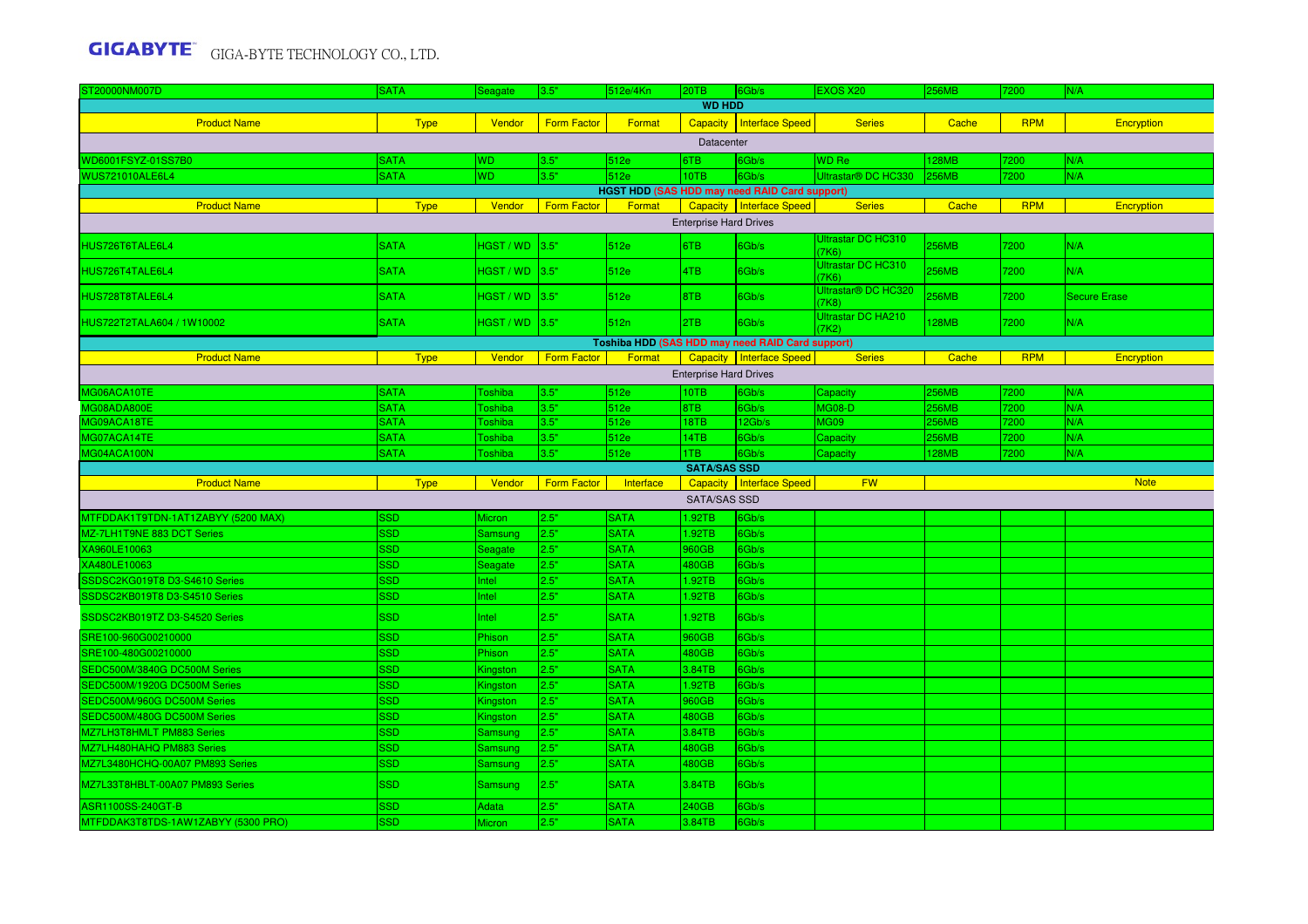| MTFDDAK1T9TDS-1AW1ZABYY (5300 PRO)              | <b>SSD</b>          | <b>Micron</b>                                | 2.5"                  | <b>SATA</b>                                   | 1.92TB                        | 6Gb/s                                            |                            |  |             |
|-------------------------------------------------|---------------------|----------------------------------------------|-----------------------|-----------------------------------------------|-------------------------------|--------------------------------------------------|----------------------------|--|-------------|
| KHK61RSE960G                                    | <b>SSD</b>          | <b>Toshiba</b>                               | 2.5"                  | <b>SATA</b>                                   | 960GB                         | 6Gb/s                                            |                            |  |             |
| SSB240GTLCG-D2-SME520GBT ESM1220 Series         | <b>SSD</b>          | Phison                                       | 2.5"                  | <b>SATA</b>                                   | 240GB                         | 6Gb/s                                            |                            |  |             |
| SSB480GTLCG-D2-SME520GBT ESM1220 Series         | <b>SSD</b>          | Phison                                       | 2.5"                  | <b>SATA</b>                                   | 480GB                         | 6Gb/s                                            |                            |  |             |
| SSB960GTLCG-D2-SME520GBT ESM1220 Series         | <b>SSD</b>          | Phison                                       | 2.5"                  | <b>SATA</b>                                   | 960GB                         | 6Gb/s                                            |                            |  |             |
| SSB1K9GTLCG-D2-SME520GBT ESM1220 Series         | <b>SSD</b>          | Phison                                       | 2.5"                  | <b>SATA</b>                                   | 1.92TB                        | 6Gb/s                                            |                            |  |             |
|                                                 |                     |                                              |                       |                                               | <b>PCIe SSD</b>               |                                                  |                            |  |             |
| <b>Product Name</b>                             | <b>Type</b>         | Vendor                                       | <b>Form Factor</b>    | Interface                                     |                               | Capacity   Interface Speed                       |                            |  | <b>Note</b> |
|                                                 |                     |                                              |                       |                                               | PCIe SSD                      |                                                  |                            |  |             |
| SSDPEDKX040T701 P4500 Series PCIe Gen3 x4 4TB   | PCle                | Intel                                        | <b>PCI-E 3.0</b>      | PCle(NVMe)                                    | 4TB                           |                                                  |                            |  |             |
| Netlist N1951 E3 NS1951AH33T2 Gen3 x8 3.2TB     | PCIe                | <b>Netlist</b>                               | PCI-E 3.0             | PCle(NVMe)                                    | 3.2TB                         |                                                  |                            |  |             |
| Samsung PM1725b MZPLL3T2HAJQ PCIe Gen3 x8 3.2TB | PCle                | Samsung                                      | PCI-E 3.0             | PCle(NVMe)                                    | 3.2TB                         |                                                  |                            |  |             |
|                                                 |                     |                                              |                       |                                               | M.2                           |                                                  |                            |  |             |
| <b>Product Name</b>                             | <b>Type</b>         | Vendor                                       | <b>Form Factor</b>    | Interface                                     |                               | Capacity   Interface Speed                       |                            |  | <b>Note</b> |
|                                                 |                     |                                              |                       |                                               | M.2                           |                                                  |                            |  |             |
| SSDPEKKA010T801 P4101 Series 1TB                | M.2                 | Intel                                        | 2280                  | PCle(NVMe)                                    | 1TB                           |                                                  |                            |  |             |
| SSDPEKKA256G801 P4101 Series 256GB              | M.2                 | Intel                                        | 2280                  | PCle(NVMe)                                    | 256GB                         |                                                  |                            |  |             |
| AF1TSMJA-YT1 ATP N600c Series 1TB               | M.2                 | ATP                                          | 2280                  | PCle(NVMe)                                    | 1TB                           |                                                  |                            |  |             |
| MZVPV512HDGL                                    | M.2                 | Samsung                                      | 2280                  | PCle(NVMe)                                    | 512GB                         |                                                  |                            |  |             |
| <b>IM2P33F8-256GD</b>                           | M.2                 | <b>ADATA</b>                                 | 2280                  | PCle(NVMe)                                    | 256GB                         |                                                  |                            |  |             |
| IM2P33F8-512GD                                  | M.2                 | <b>ADATA</b>                                 | 2280                  | PCle(NVMe)                                    | 512GB                         |                                                  |                            |  |             |
| AF960GSTJA-YT1 ATP 960GB                        | M.2                 | ATP                                          | 2280                  | PCle(NVMe)                                    | 960GB                         |                                                  |                            |  |             |
| IM2P33F8-256GD1                                 | M.2                 | <b>ADATA</b>                                 | 2280                  | PCle(NVMe)                                    | 256GB                         |                                                  |                            |  |             |
| IM2P33F8-512GD1                                 | M.2                 | <b>ADATA</b>                                 | 2280                  |                                               | 512GB                         |                                                  |                            |  |             |
|                                                 | M.2                 |                                              | 2280                  | PCle(NVMe)                                    | 1TB                           |                                                  |                            |  |             |
| CL1-8D1024 CL1 Series                           |                     | <b>SSSTC</b>                                 |                       | PCle(NVMe)                                    | <b>RAID Cards</b>             | PCIe Gen3 x4                                     |                            |  |             |
|                                                 | RAID-on-Chip        | <b>Host Bus</b>                              |                       | <b>Internal</b>                               | External                      | External                                         |                            |  |             |
|                                                 |                     |                                              |                       |                                               |                               |                                                  | <b>Data Transfer Rates</b> |  | <b>Note</b> |
| <b>Model</b>                                    | Controller          | <b>Type</b>                                  | <b>Internal Ports</b> | <b>Connectors</b>                             | <b>Ports</b>                  | <b>Connectors</b>                                |                            |  |             |
|                                                 |                     |                                              |                       |                                               | <b>GIGABYTE Storage Cards</b> |                                                  |                            |  |             |
| <b>CRA3338</b>                                  | <b>SI SAS 3008</b>  | PCIe-x8<br>Gen3 x8 bus                       |                       | 2 xMini-SAS<br>HD for 8x SAS                  |                               |                                                  | 12Gb/s ports               |  |             |
| <b>CSA3548</b>                                  | <b>LSI SAS 3008</b> | PCIe-x8<br>Gen3 x8 bus                       |                       |                                               |                               | $2x$ external<br>8 Mini-SAS HD<br><b>SFF8644</b> | 12Gb/s ports               |  |             |
| <b>CSA4648</b>                                  | <b>LSI SAS 3008</b> | PCIe-x8<br>Gen3 x8 bus                       |                       | 2 x internal<br>Mini-SAS HD<br><b>SFF8643</b> |                               |                                                  | 12Gb/s ports               |  |             |
| <b>CRA4648</b>                                  | <b>LSI SAS 3108</b> | PCIe-x8<br>Gen3 x8 bus                       |                       | 2 x internal<br>Mini-SAS HD<br><b>SFF8643</b> |                               |                                                  | 12Gb/s ports               |  |             |
| <b>CRA4448</b>                                  | <b>LSI SAS 3108</b> | PCIe-x8<br>Gen3 x8 bus                       |                       | 2 x internal<br>Mini-SAS HD<br><b>SFF8643</b> |                               |                                                  | 12Gb/s ports               |  |             |
| <b>CRAO438</b>                                  | <b>LSI SAS 3108</b> | <b>OCP</b> PCIe-<br>$x8$ Gen3 $x8$ 8<br>bus. |                       | 2 x SlimSAS<br>ports                          |                               |                                                  | 12Gb/s ports               |  |             |
| <b>CRAO338</b>                                  | <b>LSI SAS 3008</b> | <b>OCP PCIe-</b><br>x8 Gen3 x8<br>bus.       |                       | 2 x SlimSAS<br>ports                          |                               |                                                  | 12Gb/s ports               |  |             |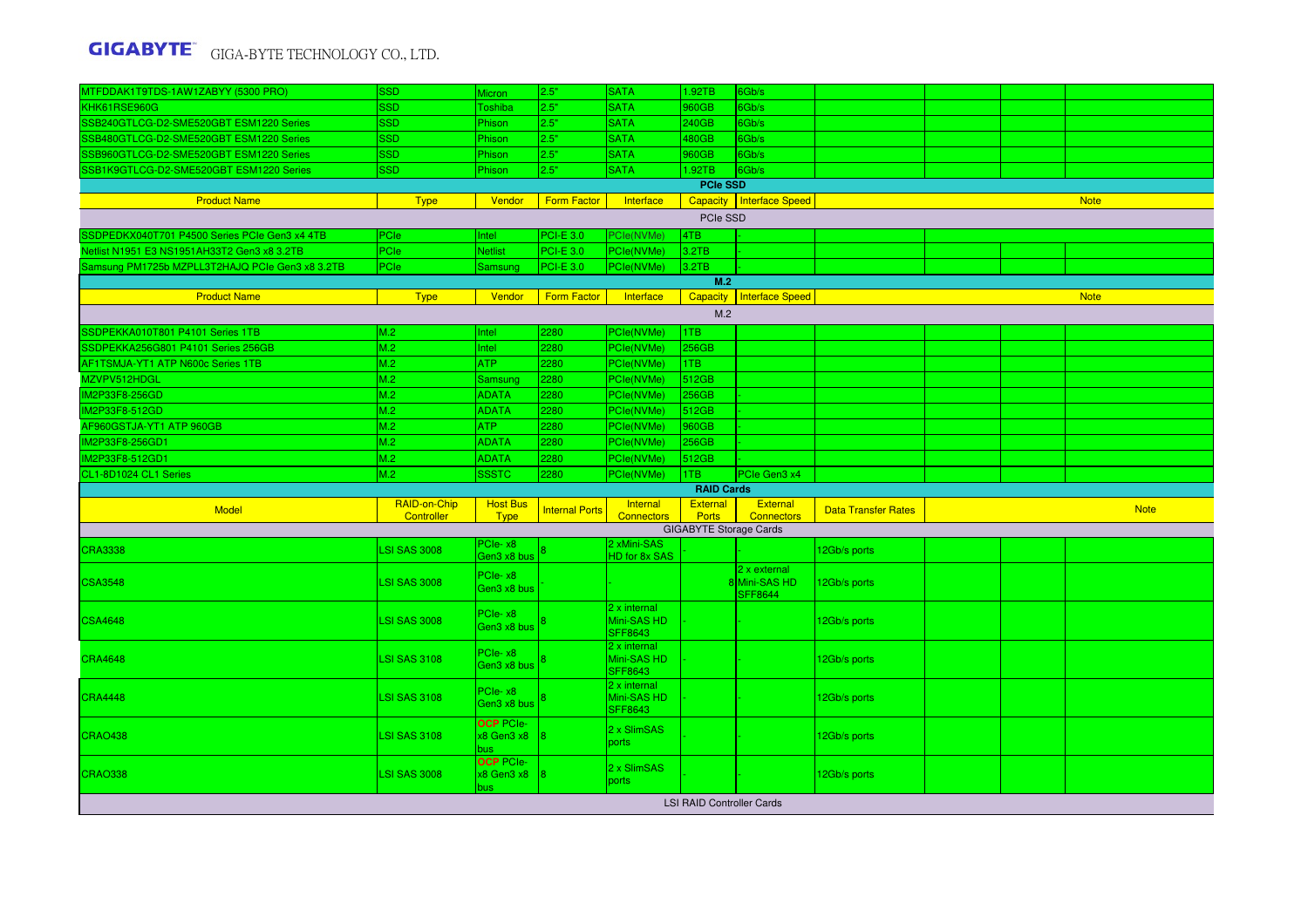| MegaRAID SAS 9361-8i                               | SISAS3108 dual<br>core RAID on Chip<br>(ROC) | x8 lane PCI<br><b>Express®</b><br>3.0 <sub>1</sub> |                                 | 2 x HD Mini-<br><b>SAS SFF8643</b><br>(Horizontal<br>nount) |                                    |                              | Up to 12Gb/s per port                                                |  |             |
|----------------------------------------------------|----------------------------------------------|----------------------------------------------------|---------------------------------|-------------------------------------------------------------|------------------------------------|------------------------------|----------------------------------------------------------------------|--|-------------|
| MegaRAID SAS 9460-16i without Tri-mode             | SAS3516 dual-core<br>RAID-on-Chip (ROC       | x8 lane PCI<br><b>Express®</b>                     |                                 | 4 x Mini-SAS<br><b>HD SFF-8643</b>                          |                                    |                              | 12Gb/s SAS 3.0                                                       |  |             |
|                                                    |                                              |                                                    |                                 |                                                             |                                    | LSI Host Bus Adapters (HBAs) |                                                                      |  |             |
| <b>LSI SAS 9300-8e</b>                             | SAS3008                                      | x8 lane PCI<br><b>Express®</b><br>3.0 <sub>1</sub> |                                 |                                                             |                                    | 2 x mini-SAS HD<br>SFF8644   | 12Gb/s SAS 3.0                                                       |  |             |
| LSI SAS 9400-16i without Tri-mode                  | <b>SAS3416</b>                               | x8 lane PCI<br><b>Express®</b><br>31               | $ 16\rangle$                    | 4 x Mini-SAS<br><b>HD SFF-8643</b>                          |                                    |                              | 12Gb/s SAS 3.0                                                       |  |             |
|                                                    |                                              |                                                    |                                 |                                                             | PMC RAID Cards (Adaptec)           |                              |                                                                      |  |             |
| Adaptec ASR-81605ZQ                                |                                              | 8-lane PCle<br>Gen3                                | 16                              | 4 x internal min<br><b>SAS HD (SFF-</b><br>8643)            |                                    |                              | 12Gb/s per port                                                      |  |             |
|                                                    |                                              |                                                    |                                 |                                                             | Microsemi RAID Cards               |                              |                                                                      |  |             |
| SmartRAID 3154-16i                                 | <b>PM8236</b>                                | 8-Lane PCIe<br>Gen3                                | 16                              | 4 x Internal.<br><b>SFF-8643</b>                            |                                    |                              | 12 Gb/s per port                                                     |  |             |
|                                                    |                                              |                                                    |                                 |                                                             |                                    | Microsemi Host Bus Adapters  |                                                                      |  |             |
| SmartHBA 2100-8i                                   | <b>PM8222</b>                                | 8-Lane PCIe<br>Gen3                                |                                 | 2 x Internal,<br><b>SFF-8643</b>                            |                                    |                              | 12 Gb/s per port                                                     |  |             |
| <b>HBA 1100-24i</b>                                | <b>PM8238</b>                                | 8-Lane PCle<br>Gen3                                | 24                              | 6 x Internal,<br><b>SFF-8643</b>                            |                                    |                              | 12 Gb/s per port                                                     |  |             |
|                                                    |                                              |                                                    |                                 |                                                             | <b>LAN Cards</b><br><b>System</b>  |                              |                                                                      |  |             |
|                                                    |                                              |                                                    |                                 |                                                             |                                    |                              |                                                                      |  |             |
| <b>Product Name</b>                                | Connector                                    |                                                    | <b>System Interface Type</b>    | # of Ports                                                  | Interface<br><b>Type</b>           | Data rate                    |                                                                      |  | <b>Note</b> |
|                                                    |                                              |                                                    |                                 |                                                             | <b>GIGABYTE LAN Cards</b>          |                              |                                                                      |  |             |
| <b>CLNO832</b>                                     | $SFP+$                                       | OCP PCIe x8 Gen2 x8                                |                                 | Dual                                                        | 10Gb/s per port                    |                              | INTEL 82599ES Support OCP 2.0 type1                                  |  |             |
| CLNOQ42<br><b>CLNO222</b>                          | SFP <sub>28</sub><br><b>RJ-45</b>            | <b>OCP</b> PCIe x8<br><b>OCP</b> PCIe Gen3 x4      |                                 | Dual<br>Dual                                                | 25Gb/s per port<br>10Gb/s per port |                              | Qlogic (Cavium) QL41401-A2G Support OCP 2.0<br><b>INTEL X550-AT2</b> |  |             |
| <b>CLN4832</b>                                     | SFP+                                         | PCIe x8 Gen2 x8                                    |                                 | Dual                                                        | 10Gb/s per port                    |                              | <b>INTEL 82599ES</b>                                                 |  |             |
| <b>CLN4752</b>                                     | QSFP+                                        | PCIe x8 Gen3 x8                                    |                                 | Dual                                                        | 40Gb/s per port                    |                              | <b>INTEL XL710</b>                                                   |  |             |
| <b>CLN4222</b>                                     | <b>RJ-45</b>                                 | PCle x8 Gen3 x4                                    |                                 | Dual                                                        | 10Gb/s per port                    |                              | <b>INTEL X550-AT2</b>                                                |  |             |
| <b>CLN4224</b>                                     | <b>RJ-45</b>                                 | PCle x8 Gen3 x4                                    |                                 | Quad                                                        | 10Gb/s per port                    |                              | <b>INTEL X550-AT2</b>                                                |  |             |
| CLN4C42                                            | SFP <sub>28</sub>                            | PCIe Gen3 x16                                      |                                 | Dual                                                        | 25Gb/s per port                    |                              | <b>Mellanox ConnectX-4</b>                                           |  |             |
| <b>CLN4M34</b>                                     | SFP <sub>28</sub>                            | PCIe Gen3 x16                                      |                                 | Quad                                                        | 10Gb/s per port                    |                              | <b>Mellanox ConnectX-4</b>                                           |  |             |
| Intel® Ethernet Converged Network Adapter X710-DA2 | SFP+                                         | PCIe v3.0 (8.0 GT/s)                               |                                 | Dual                                                        | Intel 10GbE<br>10Gb/s per port     |                              |                                                                      |  |             |
| ntel® Ethernet Network Adapter X722-DA4            | $SFP+$                                       | PCIe v3.0 (8.0 GT/s)                               |                                 | Quad                                                        | 10Gb/s per port                    |                              |                                                                      |  |             |
|                                                    |                                              |                                                    |                                 |                                                             | Intel 25GbE                        |                              |                                                                      |  |             |
| ntel® Ethernet Network Adapter XXV710-DA2          | SFP <sub>28</sub>                            | PCIe v3.0 (8.0 GT/s)                               |                                 | Dual                                                        | 25Gb/s per port                    |                              |                                                                      |  |             |
| ntel® Ethernet Network Adapter XXV710-DA1 for OCP  | SFP <sub>28</sub>                            | <b>OCP PCIe v3.0 (8.0 GT/s)</b>                    |                                 | Single                                                      | 25Gb/s per port                    |                              | Support OCP 2.0 type1                                                |  |             |
| ntel® Ethernet Network Adapter XXV710-DA2 for OCP  | SFP <sub>28</sub>                            | <b>OCP</b> PCIe v3.0 (8.0 GT/s)                    |                                 | Dual                                                        | 25Gb/s per port                    |                              |                                                                      |  |             |
| ntel® Ethernet Network Adapter E810-XXVDA4         | SFP <sub>28</sub>                            | PCIe v4.0 (16 GT/s)                                |                                 | Quad                                                        | 25Gb/s per port                    |                              |                                                                      |  |             |
| Intel® Ethernet Server Adapter XL710-QDA2 for OCP  | QSFP+                                        |                                                    | <b>OCP</b> PCIe v3.0 (8.0 GT/s) | Dual                                                        | Intel 40GbE<br>40Gb/s per port     |                              | Support OCP 2.0                                                      |  |             |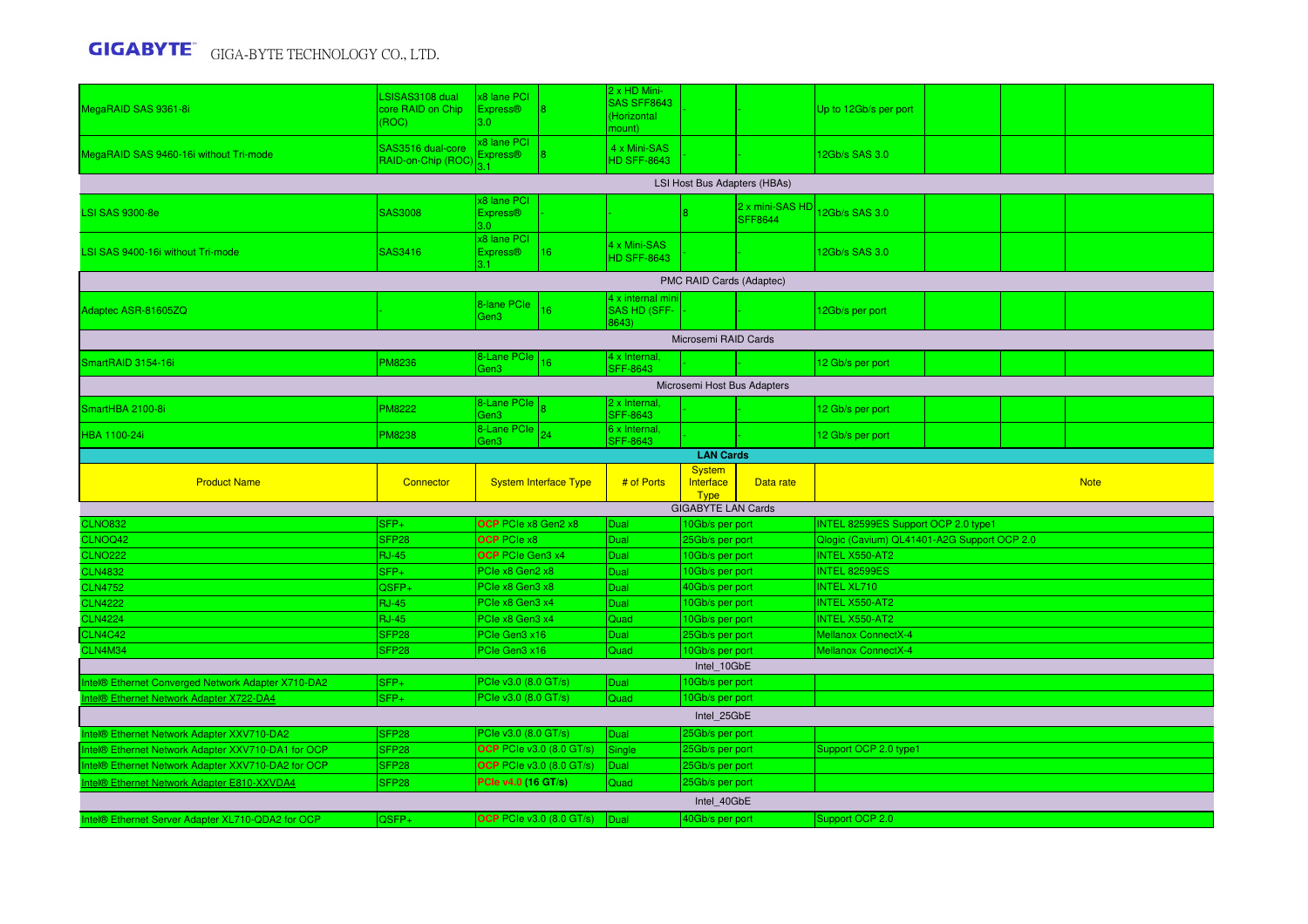| Intel® Ethernet Converged Network Adapter XL710-QDA2 | QSFP+                   | PCIe v3.0 (8.0 GT/s)             |                 | Dual        | 40Gb/s per port            |                                                |                                              |             |  |
|------------------------------------------------------|-------------------------|----------------------------------|-----------------|-------------|----------------------------|------------------------------------------------|----------------------------------------------|-------------|--|
|                                                      |                         |                                  |                 |             | Intel 100GbE               |                                                |                                              |             |  |
| Intel® Ethernet Network Adapter E810-CQDA2           | QSFP28                  | <b>PCIe v4.0 (16 GT/s)</b>       |                 | Dual        | 100Gb/s per port           |                                                |                                              |             |  |
|                                                      |                         |                                  |                 |             | Mellanox ConnectX          |                                                |                                              |             |  |
| MCX516A-GCAT                                         | QSFP28                  | PCIe Gen3 x16                    |                 | Dual        | 50Gb/s per port            |                                                | Mellanox ConnectX-5 EN                       |             |  |
| MCX516A-CDAT                                         | QSFP28                  | <b>PCIe 4.0 ×16</b>              |                 | Dual        | 100Gb/s per port           |                                                | Mellanox ConnectX-5 Ex EN                    |             |  |
| MCX516A-BDAT                                         | QSFP28                  | <b>PCle 4.0 ×16</b>              |                 | <b>Dual</b> | 40Gb/s per port            |                                                | Mellanox ConnectX-5 Ex EN                    |             |  |
| MCX516A-CCAT                                         | QSFP28                  | PCIe Gen3 x16                    |                 | Dual        | 100Gb/s per port           |                                                | <b>Mellanox ConnectX-5 EN</b>                |             |  |
| MCX515A-CCAT                                         | QSFP28                  | PCIe Gen3 x16                    |                 | Single      | 100Gb/s per port           |                                                | <b>Mellanox ConnectX-5 EN</b>                |             |  |
| MCX4121A-ACAT                                        | SFP <sub>28</sub>       | PCIe Gen3 x8                     |                 | Dual        | 25Gb/s per port            |                                                | Mellanox ConnectX-4 Lx EN                    |             |  |
| MCX4421A-ACQN                                        | SFP <sub>28</sub>       | OCP PCIe Gen3 x8                 |                 | Dual        | 25Gb/s per port            |                                                | Mellanox ConnectX-4 Lx EN / Support OCP 2.0  |             |  |
|                                                      |                         |                                  |                 |             | Mellanox VPI Adapter Cards |                                                |                                              |             |  |
| <b>MCX653105A-ECAT</b>                               | QSFP56                  | <b>PCle 4.0 ×16</b>              |                 | Single      | 100Gb/s per port           |                                                | Mellanox ConnectX-6 Ex VPI (InfiniBand)      |             |  |
| <b>MCX653105A-HDAT</b>                               | QSFP56                  | <b>PCIe 4.0 ×16</b>              |                 | Single      | 200Gb/s per port           |                                                | Mellanox ConnectX-6 Ex VPI (InfiniBand)      |             |  |
| <b>MCX653106A-HDAT</b>                               | QSFP56                  | <b>PCle 4.0 ×16</b>              |                 | Dual        | 200Gb/s per port           |                                                | Mellanox ConnectX-6 Ex VPI (InfiniBand)      |             |  |
| <b>MCX653106A-ECAT</b>                               | QSFP56                  | <b>PCle 4.0 x16</b>              |                 | <b>Dual</b> | 100Gb/s per port           |                                                | Mellanox ConnectX-6 Ex VPI (InfiniBand)      |             |  |
| MCX556A-EDAT                                         | QSFP28                  | PCle 4.0 x16                     |                 | Dual        | <b>EDR IB (100Gb/s)</b>    |                                                | Mellanox ConnectX-5 Ex VPI (InfiniBand)      |             |  |
| MCX556A-ECAT                                         | QSFP28                  | PCIe 3.0 x16                     |                 | Dual        | 100Gb/s per port           |                                                | Mellanox ConnectX-5 VPI (InfiniBand)         |             |  |
| MCX555A-ECAT                                         | QSFP28                  | PCle 3.0 x16                     |                 | Single      | 100Gb/s per port           |                                                | Mellanox ConnectX-5 VPI (InfiniBand)         |             |  |
| MCX545B-ECAN                                         | <b>QSFP</b>             | OCP Gen3 x16                     |                 | Single      | <b>EDR IB (100Gb/s)</b>    |                                                | Mellanox ConnectX®-5 VPI EDR IB (InfiniBand) |             |  |
|                                                      |                         |                                  |                 |             |                            |                                                |                                              |             |  |
| SFN8522-PLUS                                         | QSFP+                   | PCIe 3.1 x8                      |                 | Dual        | 10Gb/s per port            |                                                |                                              |             |  |
|                                                      |                         |                                  |                 |             | <b>Qlogic LAN Adapters</b> |                                                |                                              |             |  |
| QL45611HLCU                                          | QSFP28                  | PCle x16 Gen3 x16                |                 | Single      | 100Gb/s per port           |                                                |                                              |             |  |
| QLE3442-RJ-CK                                        | <b>RJ-45</b>            | PCIe x8 Gen3 x8                  |                 | Dual        | 10Gb/s per port            |                                                |                                              |             |  |
|                                                      |                         |                                  |                 |             |                            | Broadcom (Emulex) Ethernet Networking Adapters |                                              |             |  |
| BCM957508-P2100G                                     | QSFP56                  | <b>PCle 4.0 x16</b>              |                 | Dual        | 100Gb/s per port           |                                                | <b>BCM57508</b>                              |             |  |
| BCM957414A4142CC                                     | SFP <sub>28</sub>       | PCle 3.0 x8                      |                 | Dual        | 25Gb/s per port            |                                                | <b>BCM57414</b>                              |             |  |
| BCM957414M4142C                                      | SFP <sub>28</sub>       | OCP PCIe 3.0 x8                  |                 | Dual        | 25Gb/s per port            |                                                | BCM57414 / Support OCP 2.0 type1             |             |  |
|                                                      |                         |                                  |                 |             |                            | Broadcom FC Host Bus Adapter                   |                                              |             |  |
| Pe32002-M2                                           | SFP+                    | <b>PCIe 3.0 x8</b>               |                 | Dual        | 32Gb/s per port            |                                                | <b>XE501</b> controller                      |             |  |
| LPe31002-M6                                          | SFP+                    | PCIe Gen3 x8                     |                 | Dual        | 16Gb/s per port            |                                                | XE501 controller                             |             |  |
|                                                      |                         |                                  |                 |             | <b>USB Device</b>          |                                                |                                              |             |  |
| <b>Product Name</b>                                  | <b>Type</b>             | Vendor                           | <b>Capacity</b> |             |                            |                                                |                                              | <b>Note</b> |  |
|                                                      |                         |                                  |                 |             | <b>USB 3.0</b>             |                                                |                                              |             |  |
| PURE CLASSIC X176B1FWBO75                            | <b>HDD</b>              | Gigabyte                         | 500G            |             |                            |                                                |                                              |             |  |
| GoFlex STAA500305                                    | <b>HDD</b>              | Seagate                          | 500G            |             |                            |                                                |                                              |             |  |
| <b>TOSHIBA CANVIO BASIC</b>                          | <b>HDD</b>              | Toshiba                          | 500G            |             |                            |                                                |                                              |             |  |
| NA317U+                                              | Device                  | ineo                             |                 |             |                            |                                                |                                              |             |  |
| <b>SST-TS13</b>                                      |                         |                                  |                 |             |                            |                                                |                                              |             |  |
| S1-DS3-Plus                                          | <b>Device</b><br>Device | <b>Silver Stone</b><br>CyberSLIM |                 |             |                            |                                                |                                              |             |  |